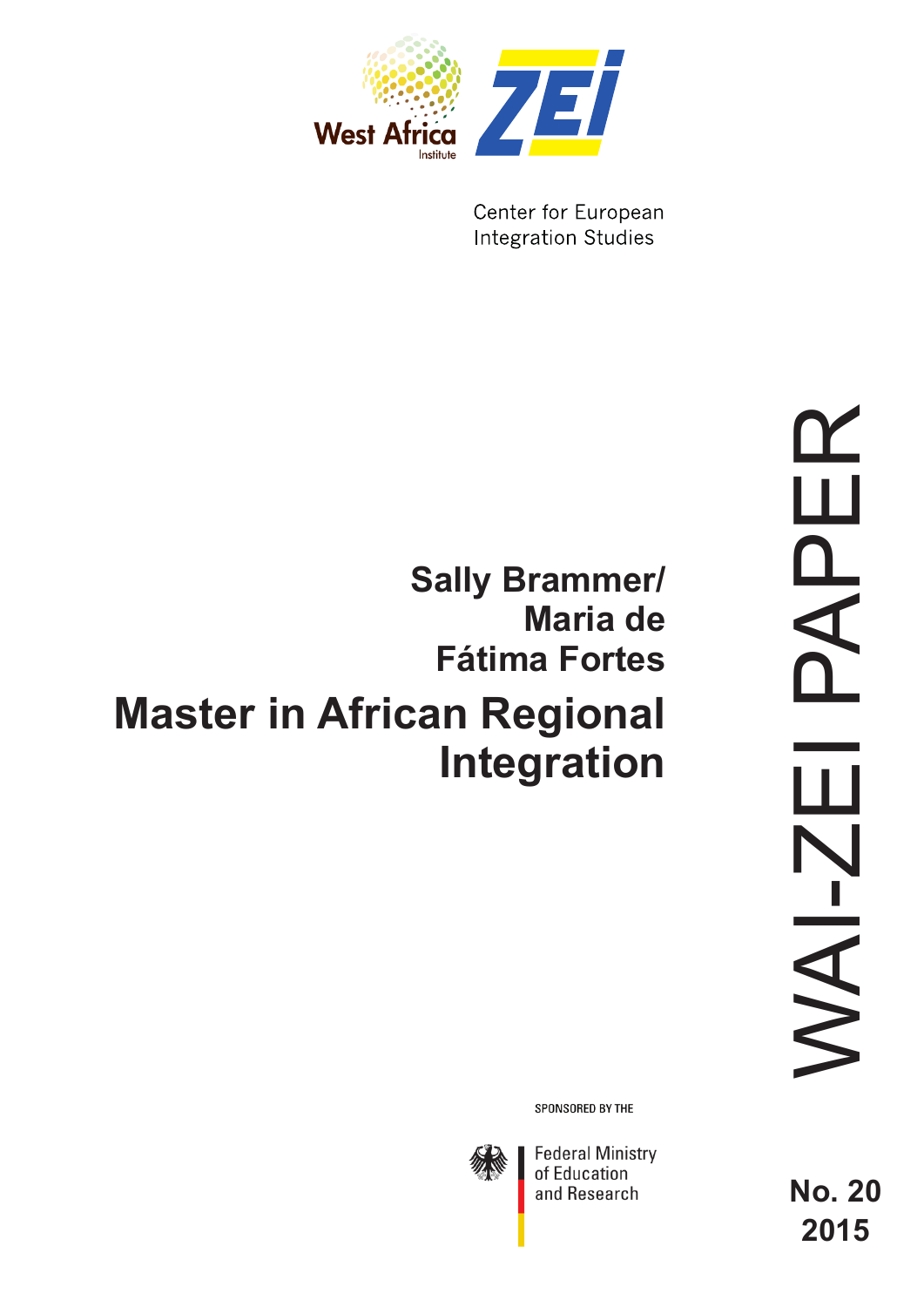Sally Brammer completed her undergraduate studies at the Australian National University, Canberra with a Double Degree in Law and Politics, with majors in International law and Contemporary European Studies. During which she studied at the University of Groningen for 2 semesters. In 2012 she completed the Master of European Studies at ZEI. She has been a WAI-ZEI Coordinator at ZEI since October 2013.

Maria de Fátima Fortes holds a Master Degree in Business Administration from the Federal University of Rio Grande do Sul. She has been a Program Coordinator for several Master Programs at the National University of Cabo Verde (UNI-CV). She also teaches at the School of Business and Governance at UNI-CV. She has been a WAI-ZEI Coordinator at WAI since January 2013.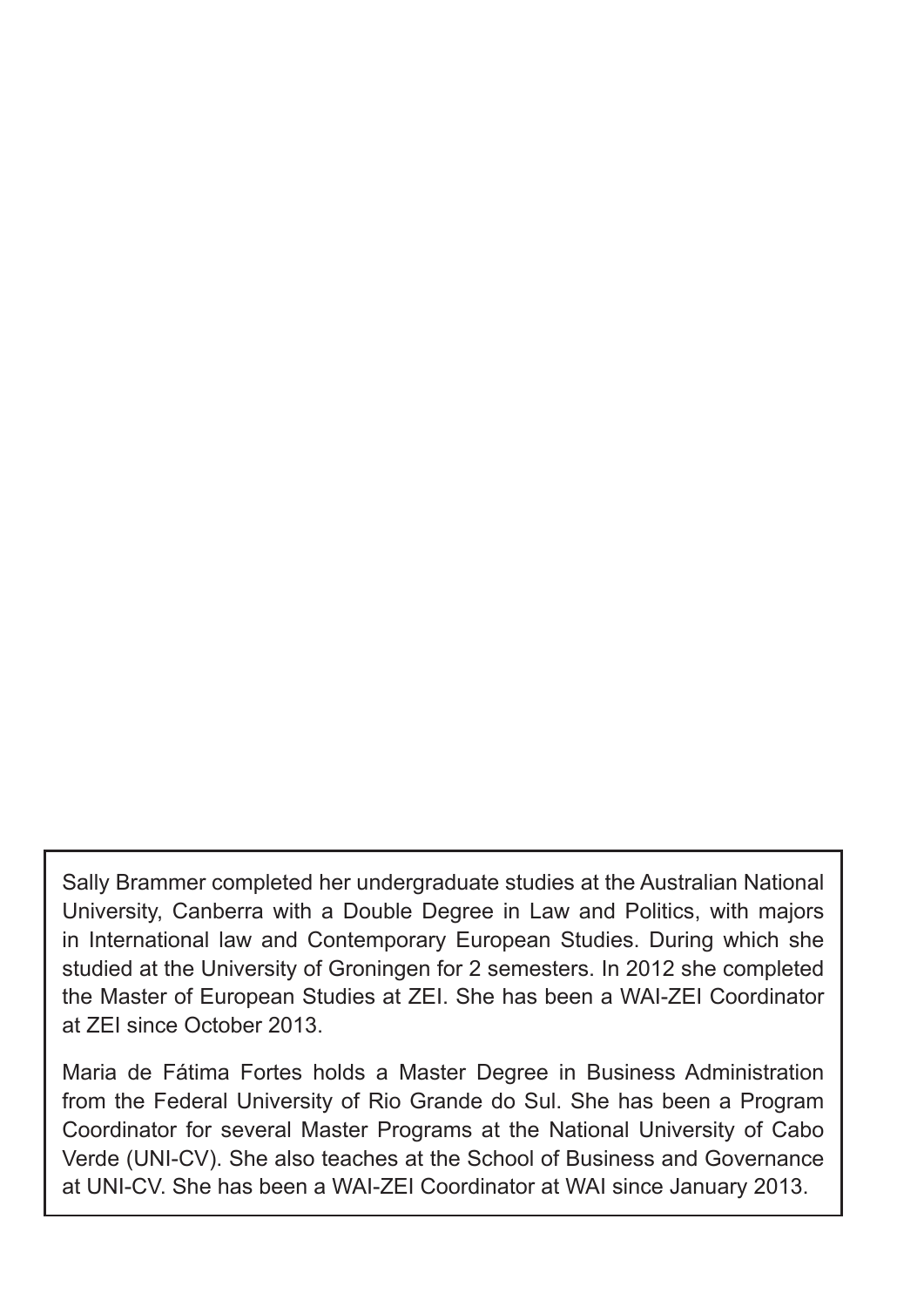# *Sally Brammer/Maria de Fátima Fortes*

# *Master in African Regional Integration*

# *Foreword*

The following discussion paper has been produced in the context of the third research area of the WAI-ZEI Research Cooperation: Institutional capacity development for regional integration. The key objective of this research area is the development of an innovative study program to address the urgent need for qualified personnel to implement and advance regional integration in West Africa. Developing capacity for the effective implementation of the regional integration agenda requires comprehensive and innovative training programs which develop analytical capacity to understand the implications of regional integration, the ability to handle complex processes and appreciate the different dimensions of regional integration; including economic, social, legal and political.

This discussion paper presents the overall concept and proposed structure of a Master in African Regional Integration; including a module and study plan, an overview of similar programs, proposed management structures and student prospects. It is the outcome of research, discussions and conceptual planning meetings, over the period 2013-2014, between WAI, ZEI, the University of Cabo Verde (UNICV), representatives from Cabo Verde Ministry of Higher Education Science and Innovation, WAI Fellows and other international partners with extensive experience in educating regional integration professionals.

In July 2014, WAI signed a memorandum of understanding to work together to implement the Master in African Regional Integration with UNICV. On 14 November, 2014, the University Council of UNICV approved the concept and agreed upon the opening of the new Master in African Regional Integration.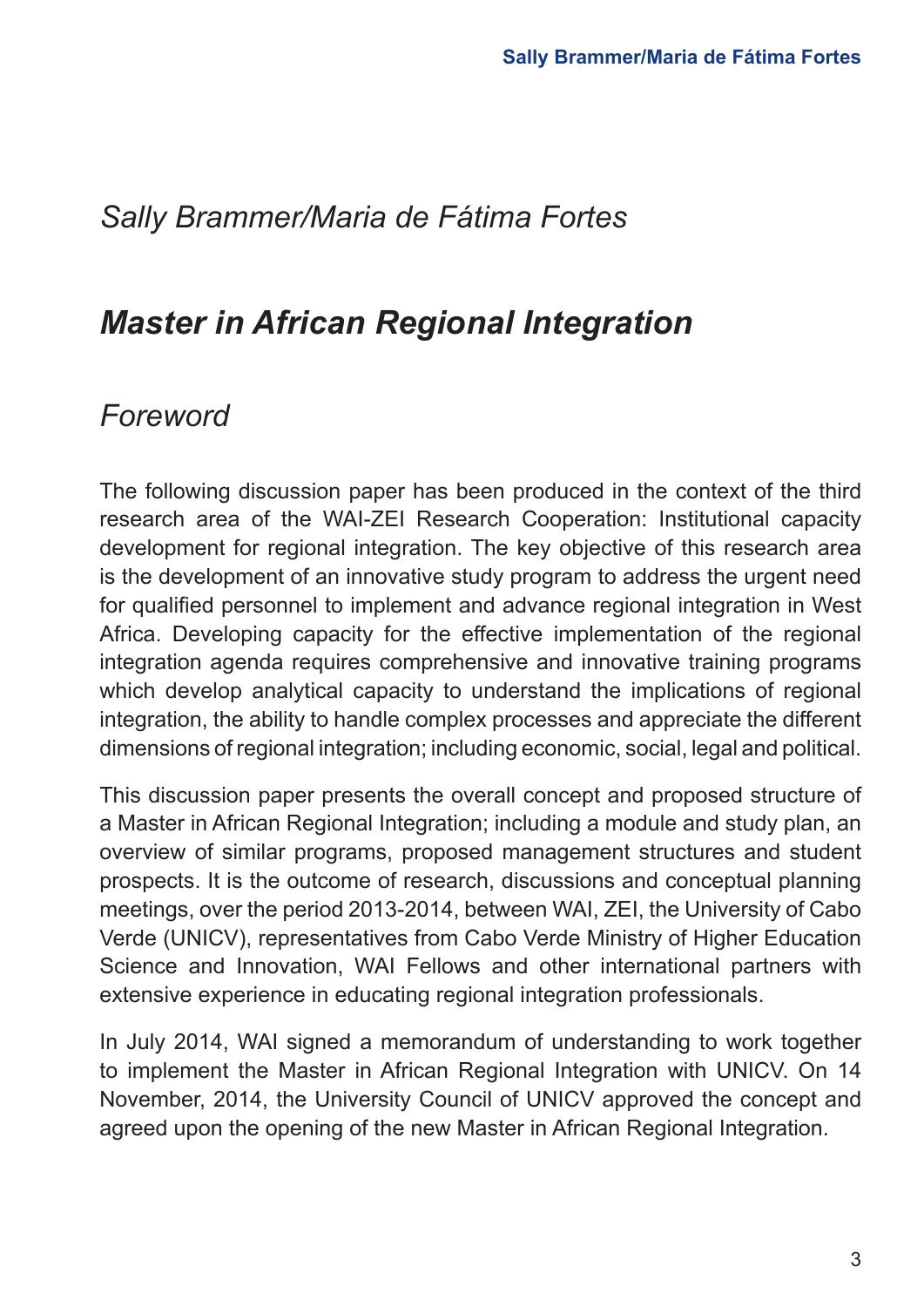We would like to thank all who have contributed their valuable knowledge and expertise to this collaborative process. We look forward to the implementation of the Master in African Regional Integration at UNICV together with the support of WAI.

# *I. Purpose*

The important process of regional integration in West Africa requires highly skilled and trained experts in order to consolidate and improve integration processes. Individuals working in the field need to have a well-rounded understanding of the multi-dimensional complexities of integration, in order to successfully manage the challenges and utilize the opportunities provided by integration. Capacity building programs in this field of research and study are lacking, especially training with a focus on the unique challenges and opportunities of African regional integration. Therefore it is the goal of this Master in African Regional Integration to address this need and to provide an innovative study program to train future leaders of the region.

A master program offers the best opportunity for students to gain substantial knowledge and expertise in this area of growing significance for the region. The program shall be interdisciplinary and international in nature, ensuring that students gain an insightful and scientifically grounded understanding of the complexities of regional integration. The program is specifically tailored to the needs and experiences of regional integration in West Africa and has been developed through interaction and cooperation between partners across West Africa working together with international partners and experts in regional integration.

In order to produce highly qualified and employable graduates, the program combines academically challenging course work, with the development of professional skills and experiences. To ensure high academic standards students receive extensive guidance in research methodology and comprehensive and innovative training in understanding theoretical and practical legal, political and economic complexities of integration. The program will be taught by a distinguished 'flying faculty' of relevant experts including academics and professionals, along with experts from the University of Cabo Verde. The students should hold an undergraduate degree in subjects including political science, economics, law, international relations or similar fields to ensure that they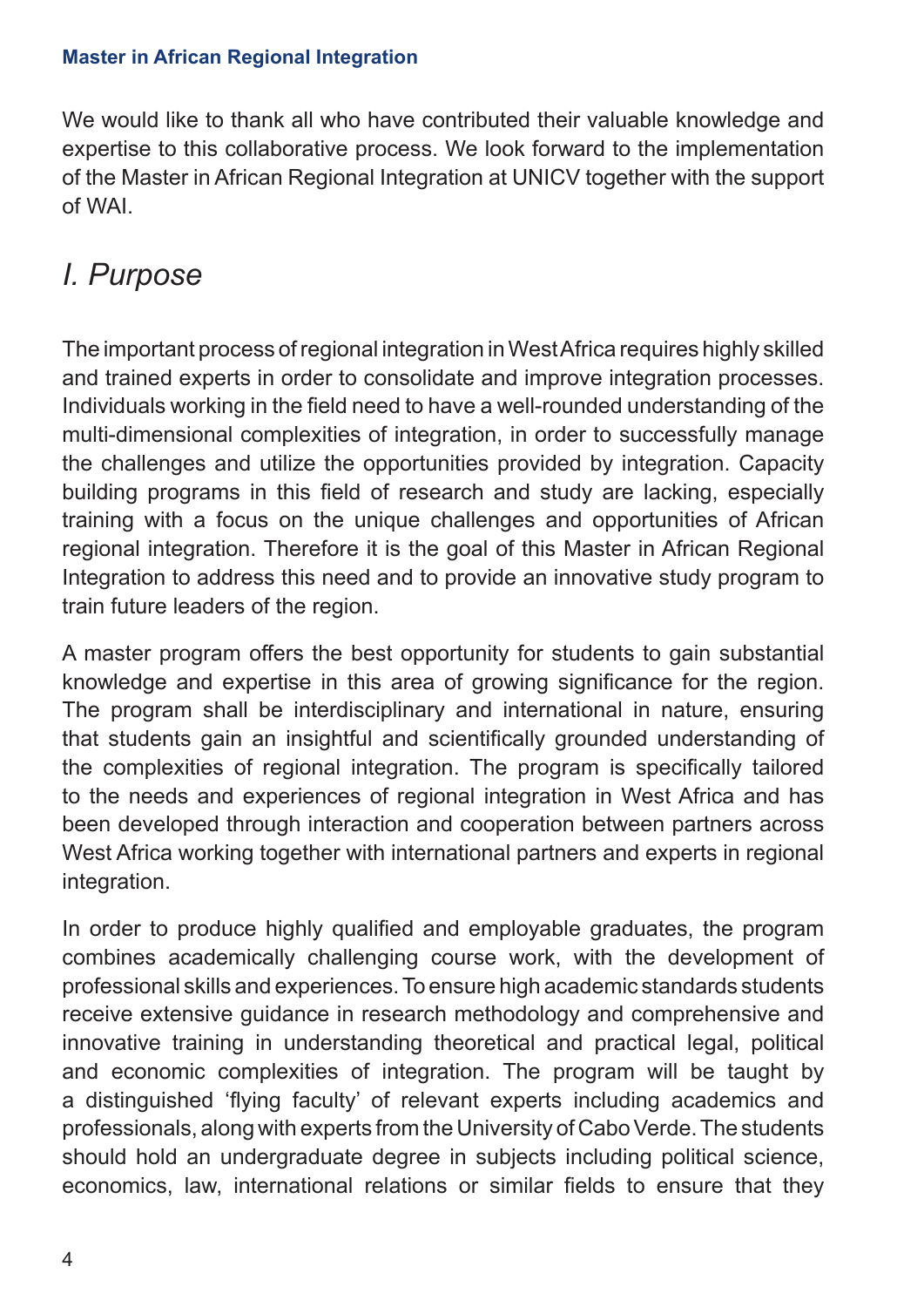already possess background understanding. The program provides graduates with expertise which offers diverse career opportunities including; worldwide academic institutions, public institutions and regional integration institutions, national administrations, private sector actors faced with regulations, NGO's and policy consulting.

# *II. Market Analysis: Overview of Existing Training and Study Programs*

#### *Master in Governance and Regional Integration*

Pan African University Institute for Governance, Humanities and Social Science (PAUGHSS), University of Yaounde II, Soa, Cameroon.

This new master is a three year program with the stated aim of equipping African development practitioners with intellectual and practical skills in good governance and sustainable development which in turn will promote regional integration in Africa. Students select in the second year to specialize in governance or regional integration.

The degree is jointly awarded by the PAU and the host University of Yaounde II.

http://www.pghss-pau.org/

#### *Master in Regional Integration*

IRID Institute for Regional Integration and Development, Catholic University of East Africa (Nairobi)

The institute aims to provide comprehensive and interdisciplinary training in regional integration. The aim is to offer practical up-to-date training therefore, students are taken through practical case studies and most seminars are led by practitioners. The institute offers Executive training/ Certificate Programs, Diploma Programs and Master Programs. http://www.cuea.edu/irid/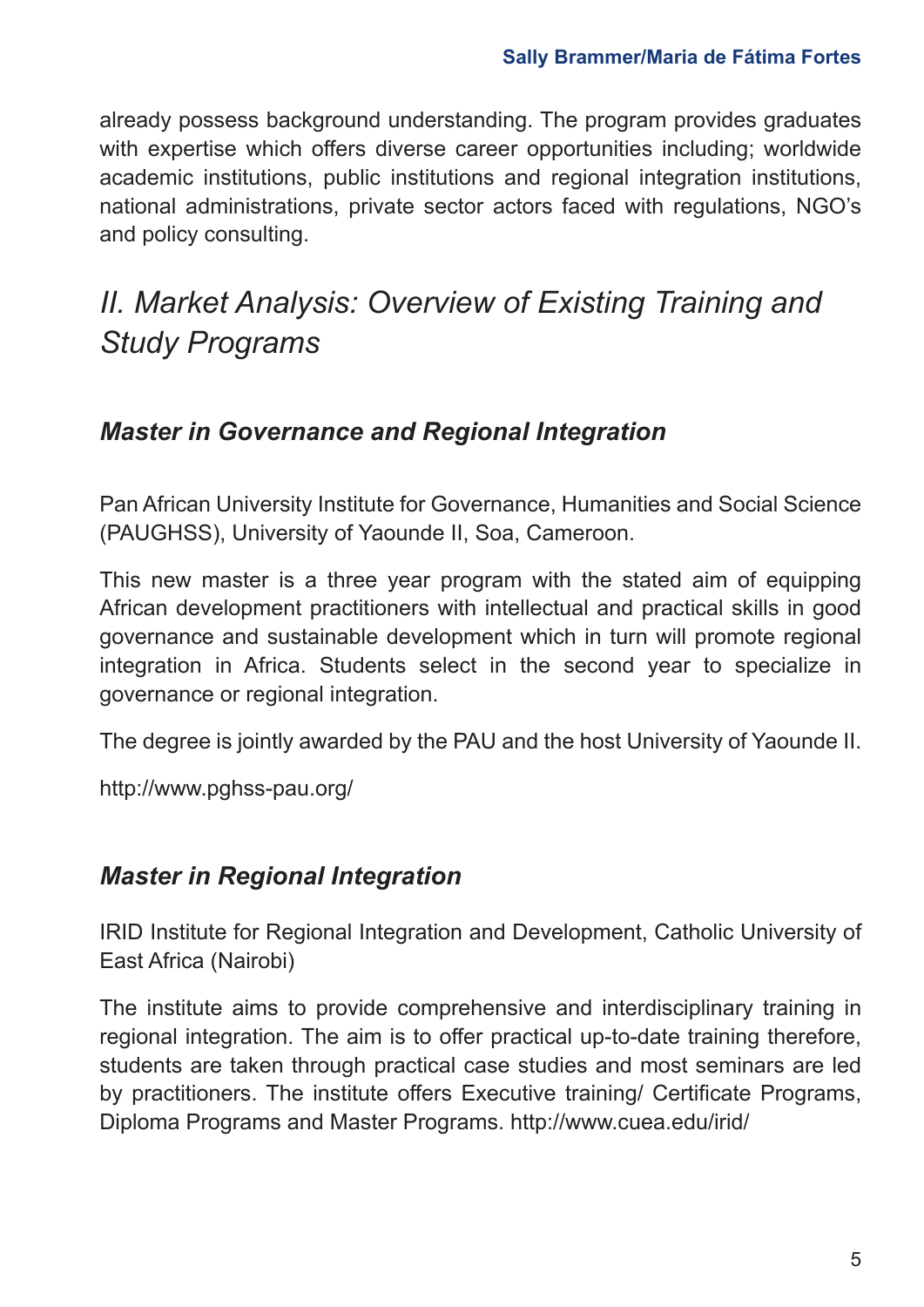## *Training Courses*

United Nations Development Program(UNDP) and the United Nations Institute for Training and Research (UNITAR) offer a e-Learning course on "Regional Integration and Trade" (4-5 week courses, e-learning and workshops)

The learning objectives of this program include; discussion of obstacles that impede the integration process in Africa; raising awareness of and addressing economic reforms in order to achieve optimum results as well as take full advantage of existing opportunities; share experiences with other regions of the world; and examine strategies that effectively address these obstacles.

http://www.unitar.org/event/undp-unitar-online-course-regional-integrationtrade

### *Forums and Seminars*

The Center for Studies on the SADC Regional Integration Law (CEDIR), Eduardo Mondlane University, Mozambique

The Center focuses on research, education and training on the implementation of programs of regional integration and harmonization of law in the SADC region. A research seminar was conducted on the 'Harmonization of legislation and economic business.'

http://www.uem.mz/index.php?option=com\_frontpage&Itemid=1

### *Training Workshops*

The Centre for Regional Integration in Africa (CRIA), based in the Ghana Institute of Management and Public Administration (GIMPA)

Offers capacity training workshops aimed at providing senior and middle level policy makers, managers, advisors, entrepreneurs and civil society groups with the requisite technical and analytical skills to effectively plan, implement, monitor and evaluate regional integration policies, strategies, programs and projects. The primary objective is to foster understanding of economic integration as a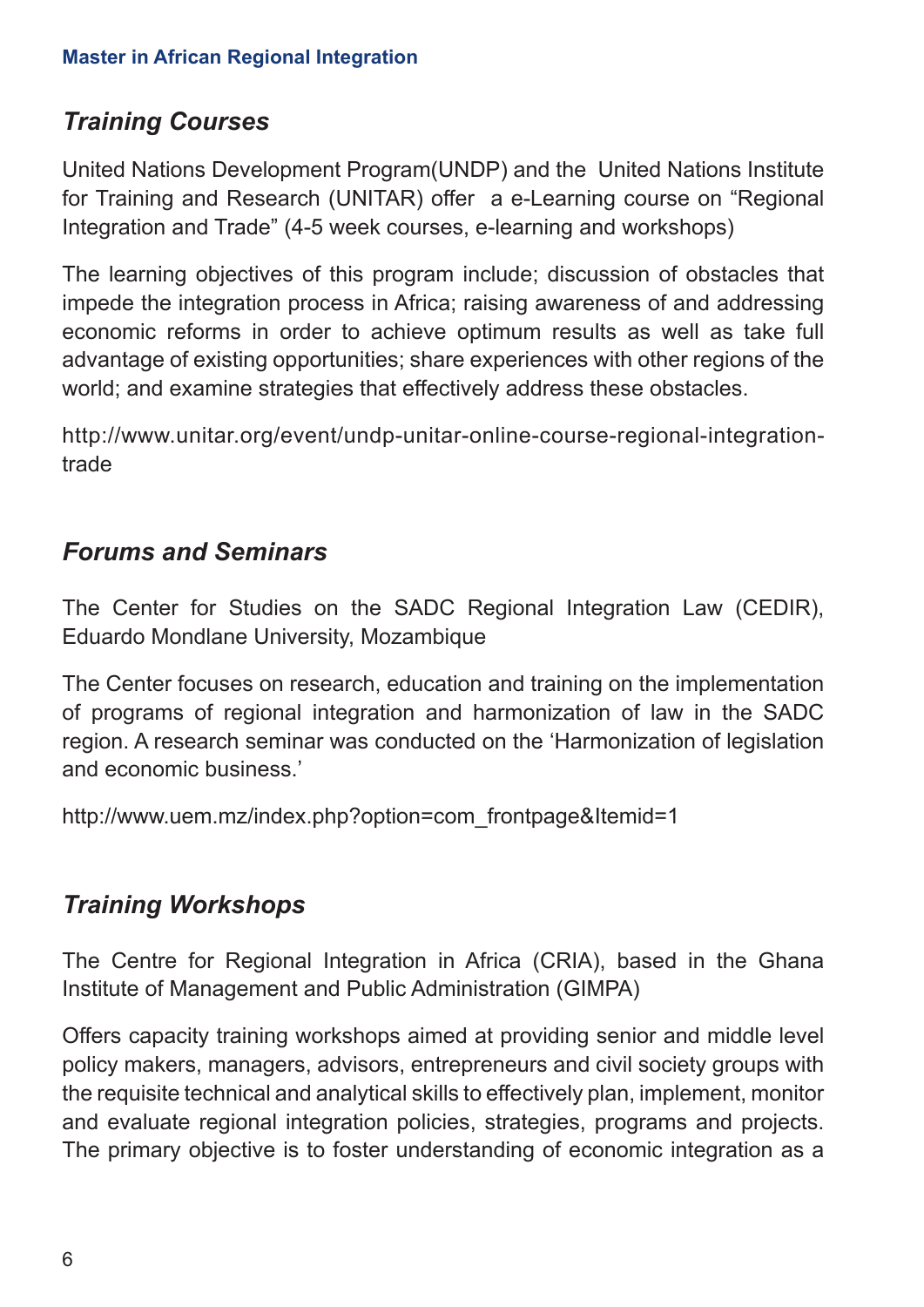key element of African development and to build national and regional capacity for effective management of the process of regionalism in Africa.

http://www.cria-africa.org

# *III. Study Plan*

### *Master in African Regional Integration*

This proposed study plan is based on the concept of a two year (four semesters) Master program which corresponds to 120 credit points, according to the European System of Credit Transfer. As such, it is compatible with international programs, ensuring the possibility of degree recognition from other Universities.

It is designed taking into consideration the specific Master program structure of the University of Cabo Verde. In accordance to which the program is divided into two stages; the first year involves course work equal to 60 credits. The second year of the program involves a further 8 credits of course work and the remaining time is to be spent on the preparation of the Master Thesis. During the final semester students could choose to return to their home country and remain in contact with their supervisors through regular and scheduled email and conference calls.

The program is divided into fundamental and specialized courses. Fundamental courses cover central topics and equip students with the basic tools and understanding. Specialized courses have a more narrow focus and therefore have a smaller workload. All subjects are compulsory to ensure the high standard of all graduates upon completion.

The program is designed to provide students with theoretical and practical knowledge of the complex multi-dimensional challenges of integration. To ensure a holistic understanding of the various motivations, structures, institutions and processes involved the program combines political, legal and economic theories and examples. Students also receive extensive training in research methodology and skills.

It is envisioned that this program will be taught through direct classroom contact by a distinguished 'flying faculty' of relevant experts including academics and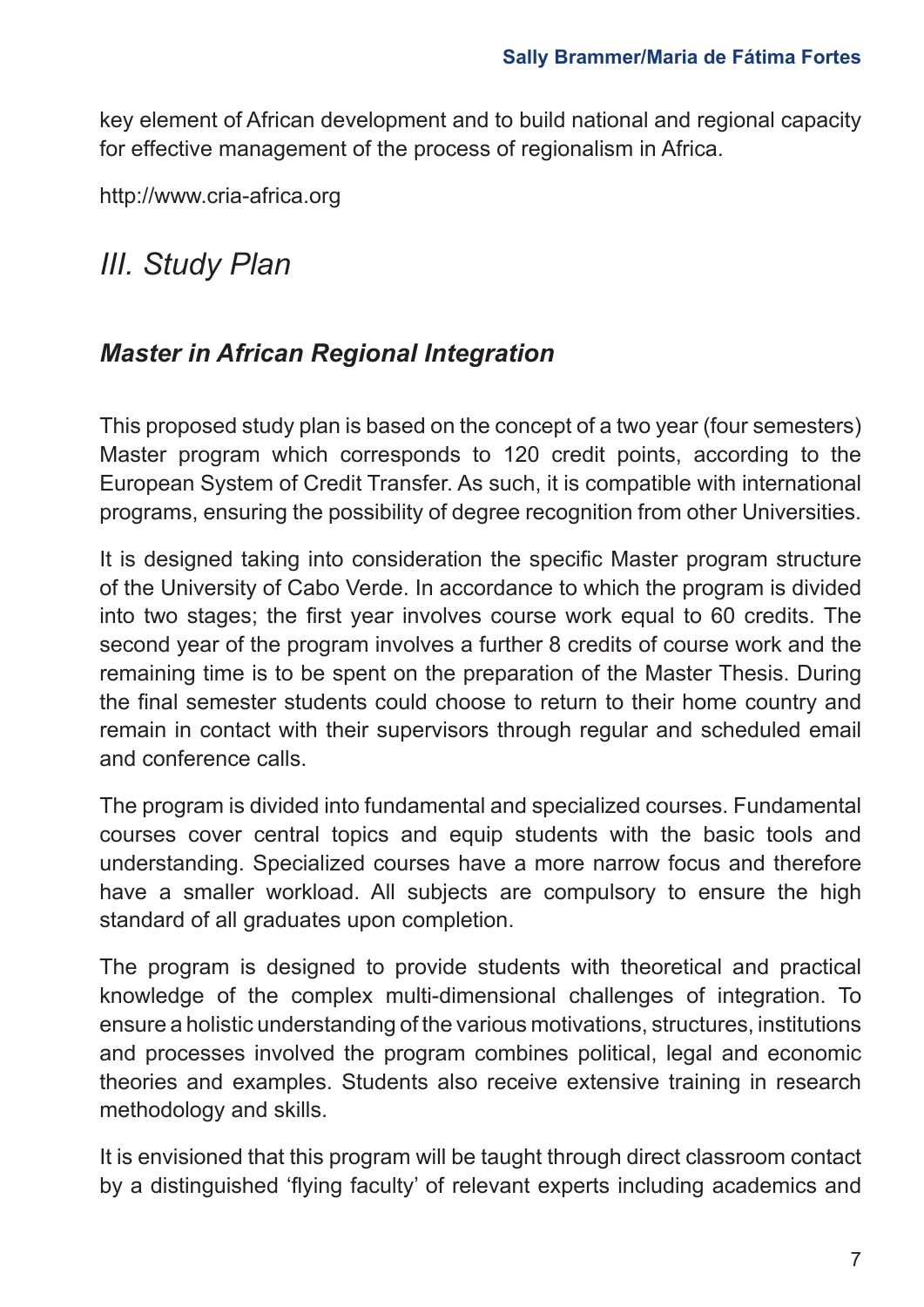professionals, along with experts from the University of Cabo Verde. There is an initial focus on the development of the language skills of students during the first year of study, to ensure that students receive training in all three ECOWAS languages. The students should hold an undergraduate degree in subjects including political science, economics, law, international relations or similar fields to ensure that that already possess a level of background understanding. Student recruitment should focus on strengthening and developing research capacities across West Africa by attracting junior academics to the Master program who return to their home Universities and share their new expertise in regional integration.

In the following section each proposed module is outlined in terms of learning goals, course content and suggested reading, in order to identify potential teaching candidates and have a clear overview of the objectives of each module.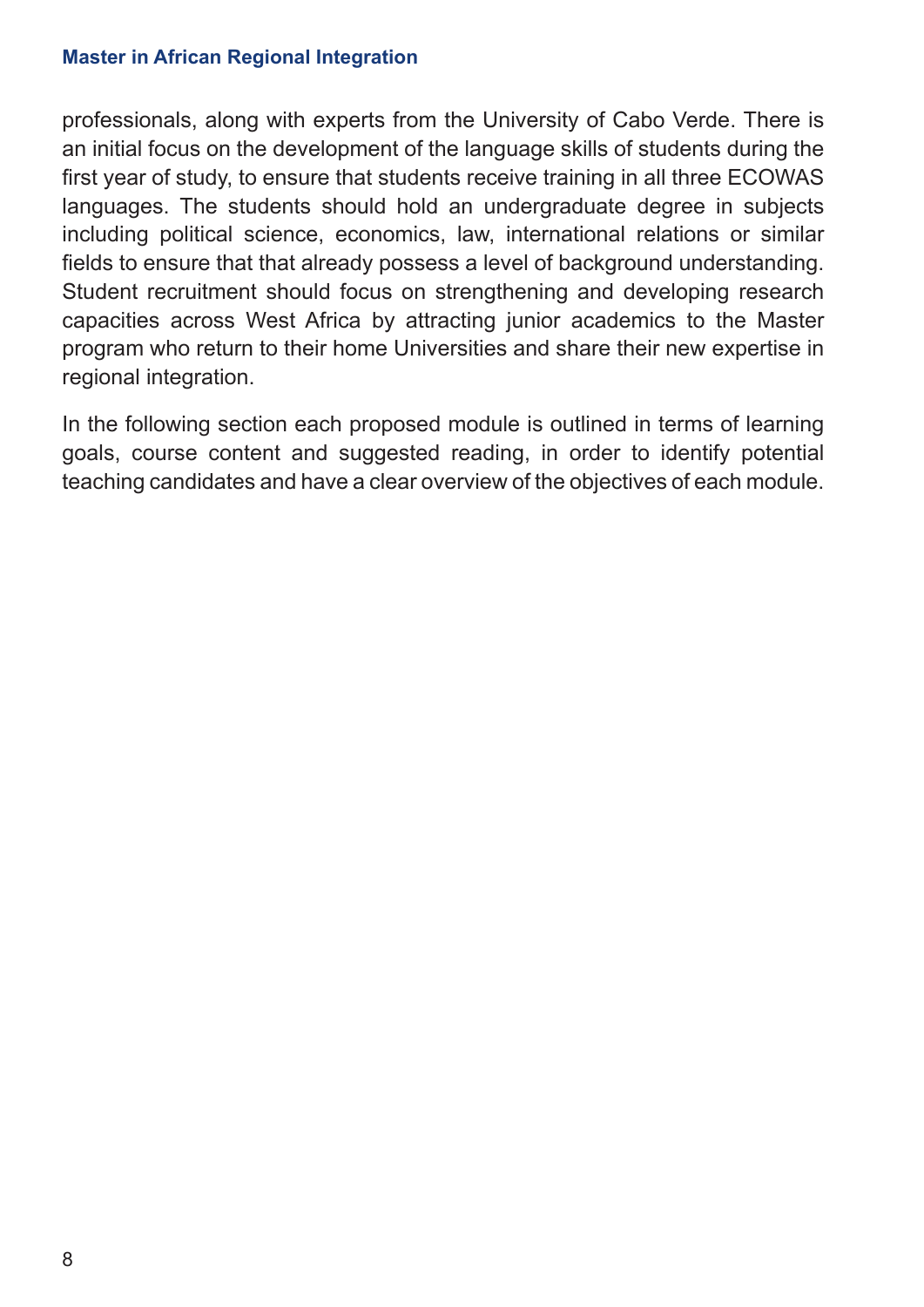## *First Year*

## *1st Semester*

| <b>MODULES</b>                                                     | <b>WORKING TIME (HOURS)</b> |                | <b>CREDITS</b> |
|--------------------------------------------------------------------|-----------------------------|----------------|----------------|
|                                                                    | <b>TOTAL</b>                | <b>CONTACT</b> |                |
| <b>Theoretical</b><br>approaches to<br>regional integra-<br>tion   | 216                         | 40             | 8              |
| Measuring<br>Integration I:<br>Quantitative<br>economic<br>methods | 108                         | 20             | 4              |
| The experience of<br>African regional<br>integration               | 216                         | 40             | 8              |
| <b>Research skills</b>                                             | 108                         | 20             | 4              |
| Language courses                                                   | 162                         | 30             | 6              |
| Total                                                              | 810                         | 150            | 30             |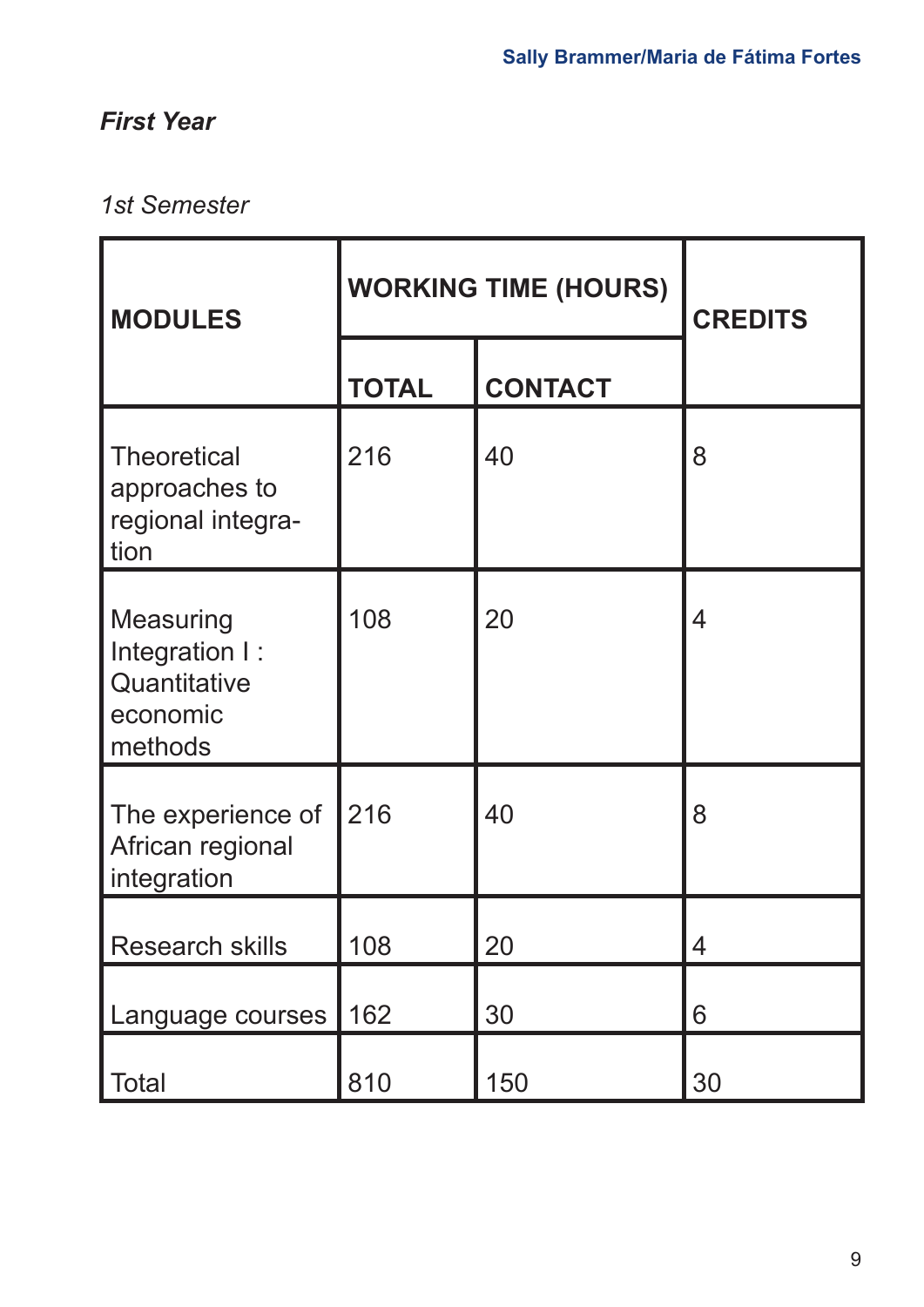## *2nd Semester*

| <b>MODULES</b>                                                                      | <b>WORKING TIME</b><br>(HOURS) |                | <b>CREDITS</b> |
|-------------------------------------------------------------------------------------|--------------------------------|----------------|----------------|
|                                                                                     | <b>TOTAL</b>                   | <b>CONTACT</b> |                |
| <b>Measuring Integration</b><br>II: Normative and<br>applied methods                | 108                            | 20             | 4              |
| Management of re-<br>gional integration and<br>practical skills<br>(Seminar Series) | 216                            | 40             | 8              |
| Legal dimensions of<br>regional integration                                         | 108                            | 20             | 4              |
| Regional economic<br>policy, monetary policy<br>and development                     | 108                            | 20             | 4              |
| <b>Regional security</b><br>governance and<br>conflict prevention                   | 108                            | 20             | 4              |
| Language courses                                                                    | 162                            | 30             | 6              |
| Total                                                                               | 810                            | 150            | 30             |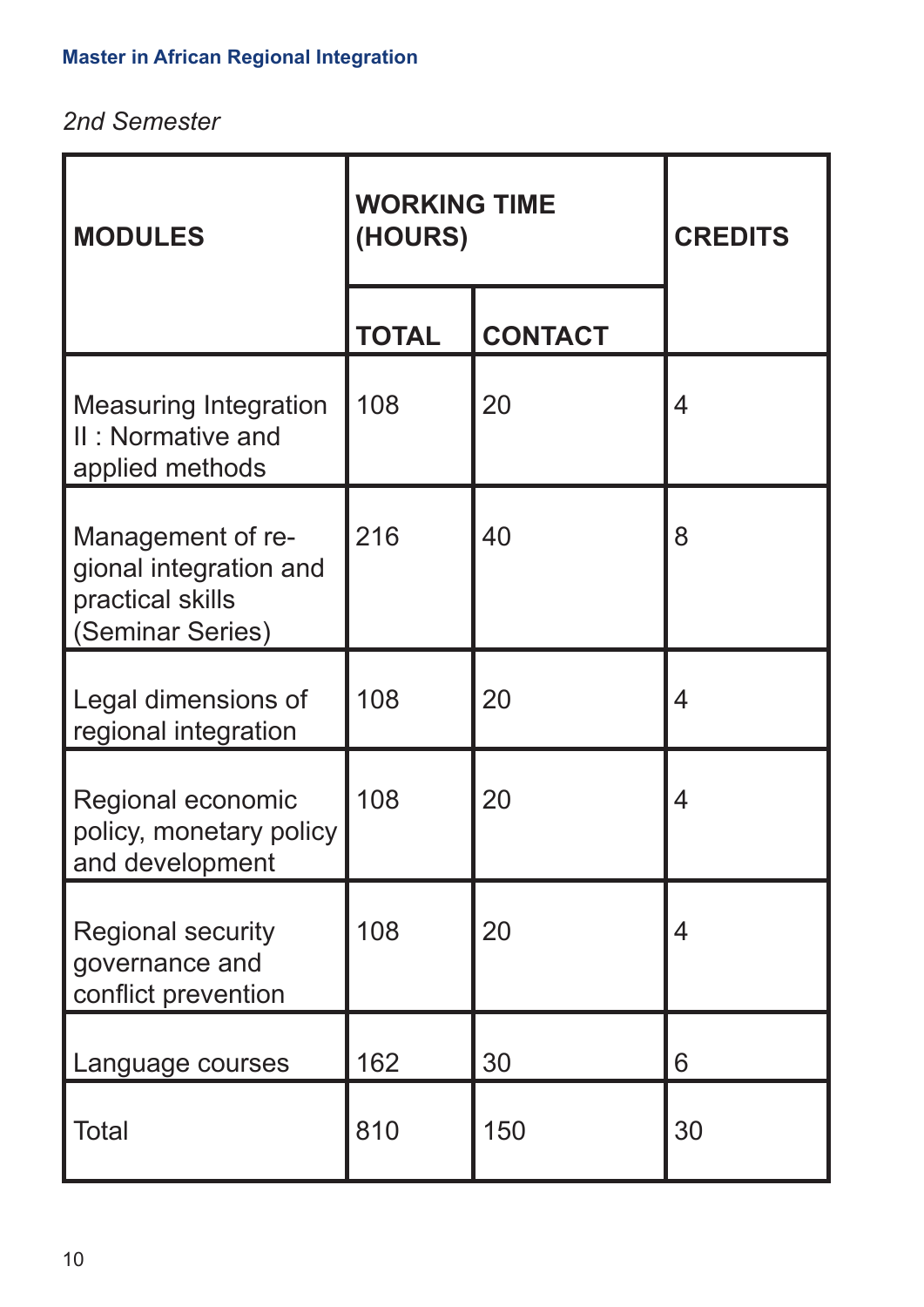## *Second Year*

## *1st Semester*

| <b>MODULES</b>                                                                                        |              | <b>WORKING TIME (HOURS)</b> | <b>CREDITS</b> |  |
|-------------------------------------------------------------------------------------------------------|--------------|-----------------------------|----------------|--|
|                                                                                                       | <b>TOTAL</b> | <b>CONTACT</b>              |                |  |
| The politics of<br>regional<br>integration,<br>policy<br>formulation<br>and multi-level<br>governance | 108          | 20                          | $\overline{4}$ |  |
| Regional in-<br>tegration and<br>global<br>governance                                                 | 108          | 20                          | $\overline{4}$ |  |
| Master thesis<br>tutorial                                                                             | 189          | 35                          | $\overline{7}$ |  |
| <b>Thesis</b>                                                                                         | 405          |                             | 15             |  |
| Total                                                                                                 | 810          | 75                          | 30             |  |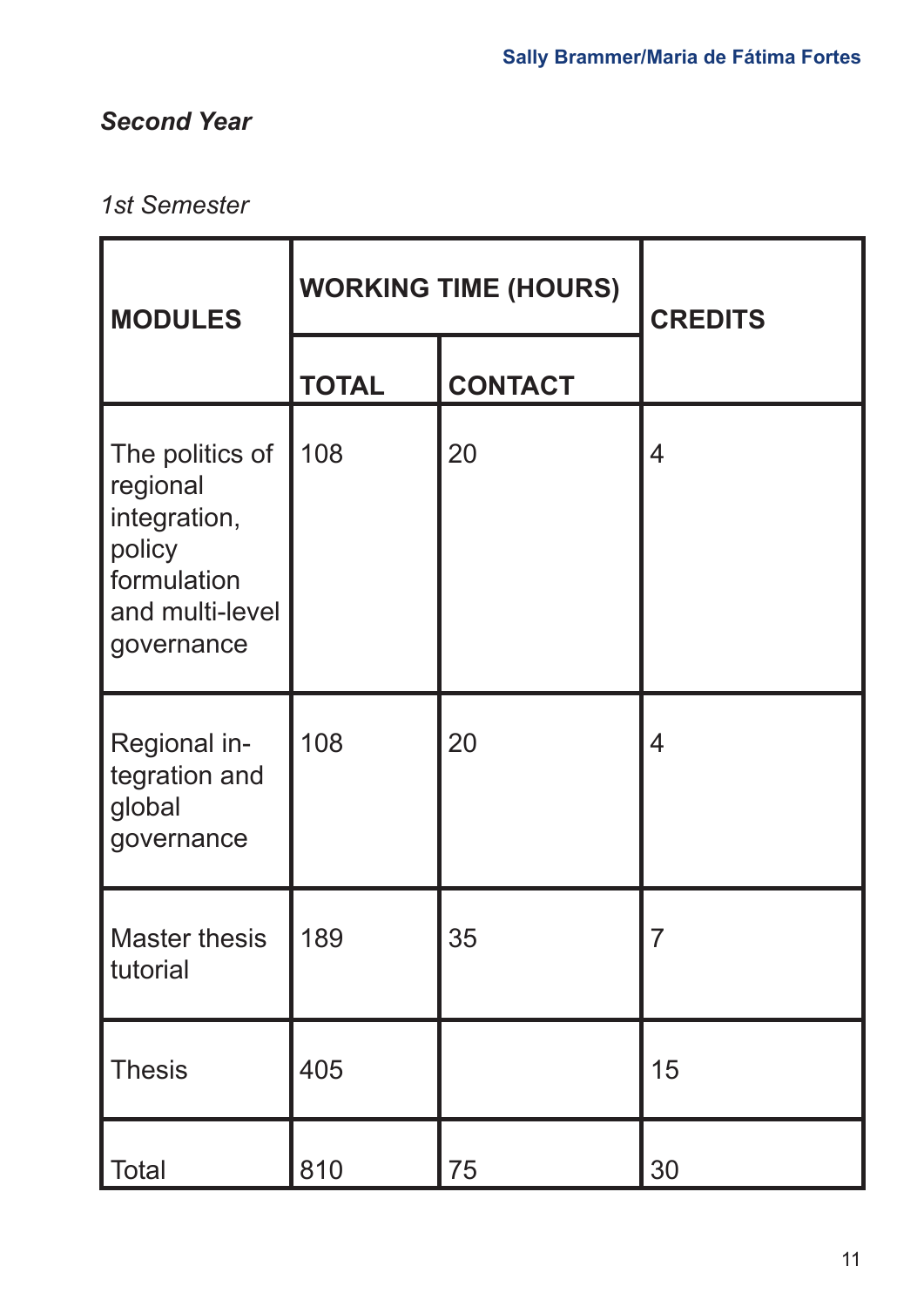### *2nd Semester*

| <b>MODULES</b> |              | <b>WORKING TIME (HOURS)</b> | <b>CREDITS</b> |
|----------------|--------------|-----------------------------|----------------|
|                | <b>TOTAL</b> | <b>CONTACT</b>              |                |
| <b>Thesis</b>  | 810          |                             | 30             |

# *IV. Modules*

## *Theoretical Approaches to Regional Integration*

### *1. Learning Objectives*

This module introduces the evolution of theoretical approaches to regional integration, largely framed in the context of the European integration experience but developed in light of other regional experiences around the world.

Participants deepen their analytical skills and their understanding of current theoretical approaches to the concept of regional integration in the fields of economics, law and political science.

### *2. Course Content*

Theoretical foundation for understanding regional integration concepts from an economic, legal and political point of view, whereby the three main academic disciplines dealing with regional integration issues should be embedded in research fields such as area studies, international relations, sociological and cultural studies. The course may consist of three blocks, examining in turn political science and international relations approaches (15h), economic approaches (15h) and legal approaches (10h). Linkages should be found and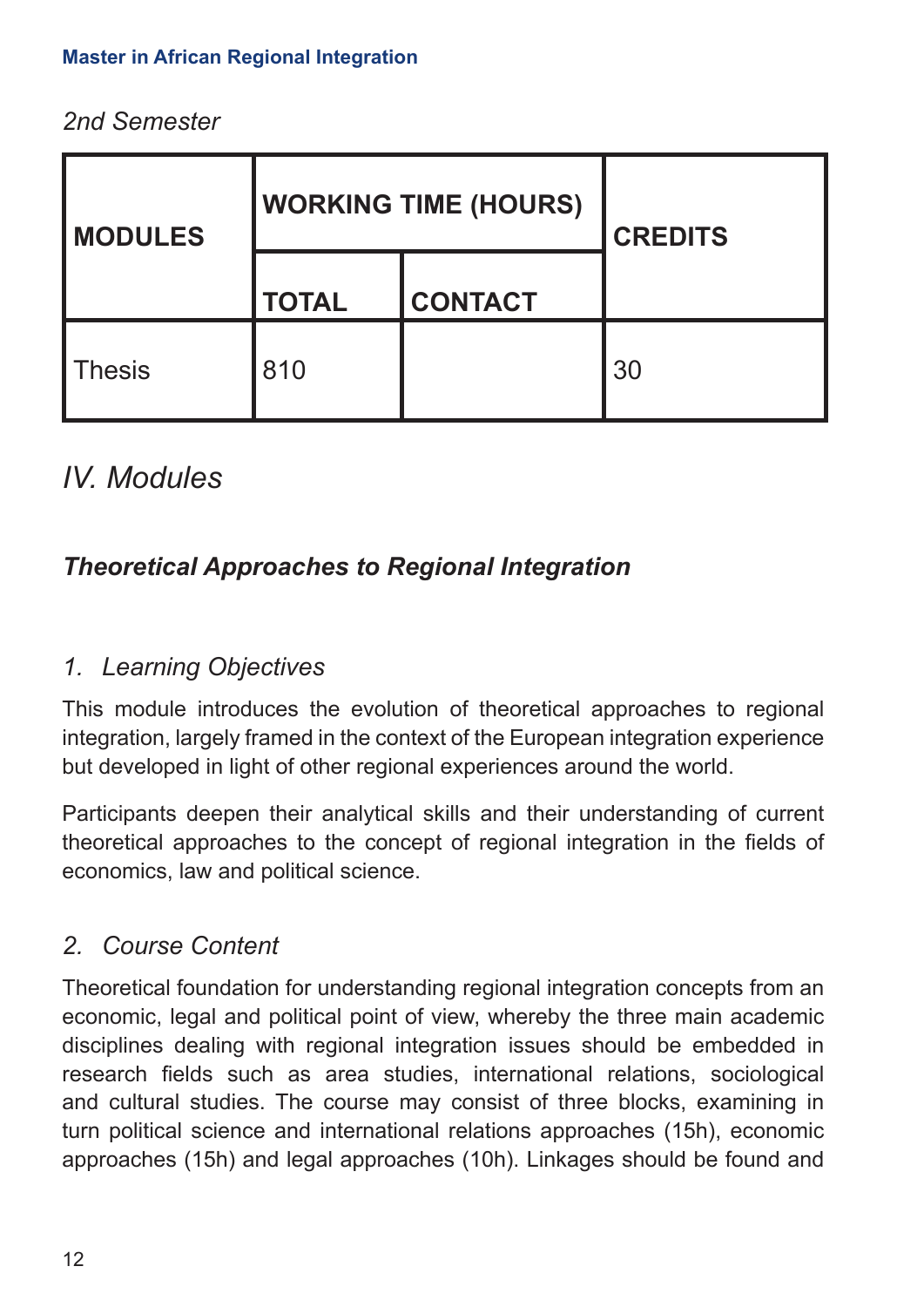new correlations established. The concept of measuring regional integration, instruments for research studies, theories of policy-implication and the application of theoretical insights (case studies) will be presented.

### *3. Suggested Reading*

- Farrell, Mary et al. (eds.) *Global Politics of Regionalism: Theory and practice.*  Pluto Press, 2004.
- Laursen, Finn. *Comparative Regional Integration: Theoretical Perspectives*. Ashgate, 2004.
- Kühnhardt, Ludger, *Region-Building, Vol I: The Global Proliferation of Regional Integration,* Oxford/New York: Berghahn Books 2010: 11-70.

## *Measuring Integration I: Quantitative Economic Methods*

### *1. Learning Objectives*

Participants will become familiar with quantitative methods in the context of comparative regional integration as well as with advanced statistical methods. Participants will develop and deepen their analytical and theoretical skills and learn how to apply various econometric methods in order to measure and assess regional integration.

## *2. Course Content*

The course will give an overview of quantitative methods and techniques which are core to the analysis of empirical data. This module introduces the current state of empirical social science methods and their application to comparative regional integration. Regional integration groupings worldwide are examined and academic methods used to assess and measure them from comparative and multi-disciplinary perspectives.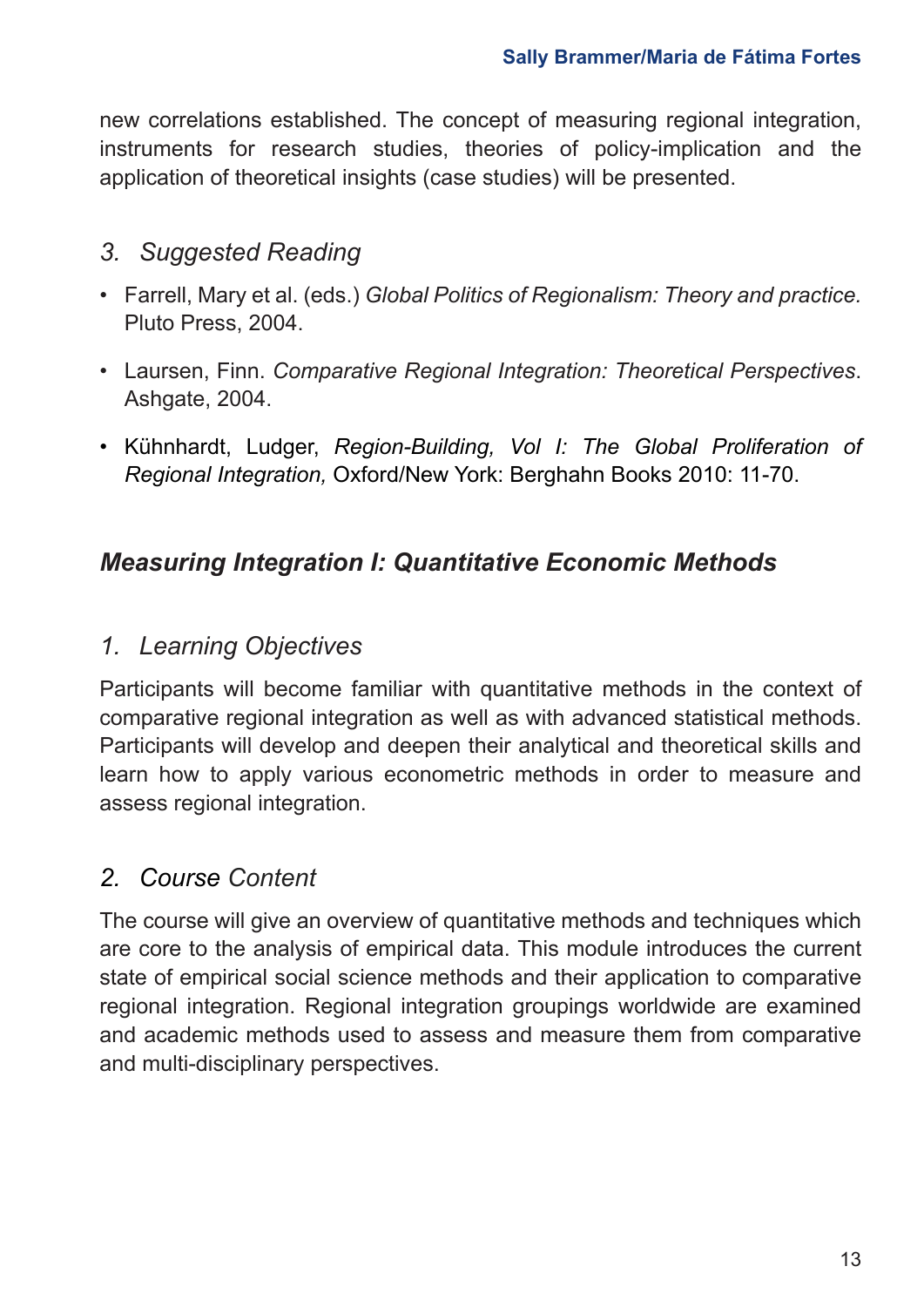#### *3. Suggested Reading*

- De Lombaerde, Philippe. Flores, Renato. Iapadre, Lelio and Schulz, Michael. The Regional Integration Manual - Quantitative and Qualitative Methods, Routledge, 2011.
- McNabb, David E. Research Methods for Political Science: Quantitative and Qualitative Approaches, M. E. Sharp Inc, 2009.
- DeRosa, Dean A. Regional Integration Arrangements: Static Economic Theory, Quantitative Findings and Policy Guidelines, The World Bank Policy Research Working Paper, 2007.

## *The Experience of African Regional Integration*

#### *1. Learning Objectives*

The political system of regional groupings will be discussed, with particular focus on the African experience, but also in light of concepts of regional governance elsewhere; the wide range of regional governance experiences will be studied on the basis of most relevant cases; the economic principles, effects and concepts of African regional integration, including the building blocks, will be analyzed.

Participants will become familiar with the history and evolution of African regional building blocks and the evolution of the African Union in a comparative perspective. Establishes a sound basis of knowledge about the different African examples of regional governance for further comparative regional studies.

### *2. Course Content*

The history and development of African regional integration and how this impacts upon further integration; the political system of the different regional structures in Africa and their links to national political systems in Africa; policies and competencies; the particular characteristics of supranational governance and political decision-making processes in African regional groupings; political identity and the development of an African public sphere; the role of key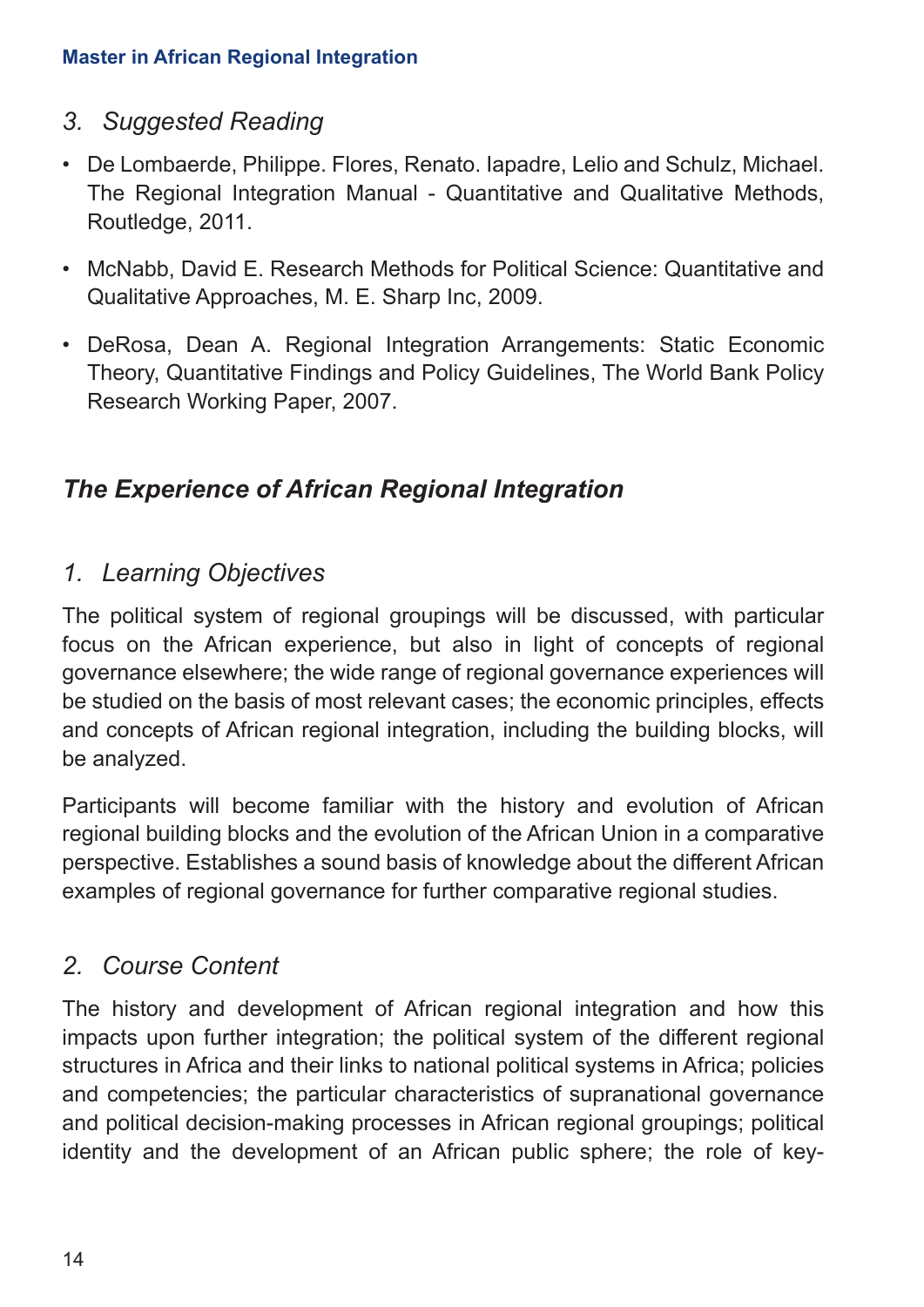players in the African Union and its building-blocks; the prospects for monetary integration in Africa.

### *3. Suggested Reading*

- Gabriel, Akwen/Boniface, Ortindi, The African Union and the Challenges of Regional Integration in Africa: what Hope for Africa´s Development, Saarbrücken: LAP Lampert Academic Publishing, 2011.
- Abass, Ademola. ECOWAS and the Regional Integration Experiences in the World. WAI Critical Analysis and Action Studies, No 2, 2013.
- http://www.westafricainstitute.org/index.php/en/2012-11-08-18-10-01/waibooks.
- Bankole, F. Regionalism and cooperation in West Africa. Grin Verlag, 2010.

## *Research Skills*

### *1. Learning Objectives*

This module establishes the methodological basis for the research projects of all participants and shall help students to meet the high standards set for obtaining a degree. Participants develop their practical skills and gain a well-structured overview of the international requirements for a sound academic research.

### *2. Course Content*

Basic methods and knowledge for conceptualizing an individual Master-Thesis; defining a hypothesis for such a project; identifying, selecting, studying and reflecting on primary sources and academic literature; drafting a comprehensive bibliography; structuring chapters and sub-chapters; identifying a methodology; writing a literature report with an overview of the field of research results; formulating a concise work plan/time-line; identifying problems and potentials of comparative working methods; reflecting on the research design of fellow researchers. Students will be trained in the use of reference management software and the methodology of comparative research in social sciences.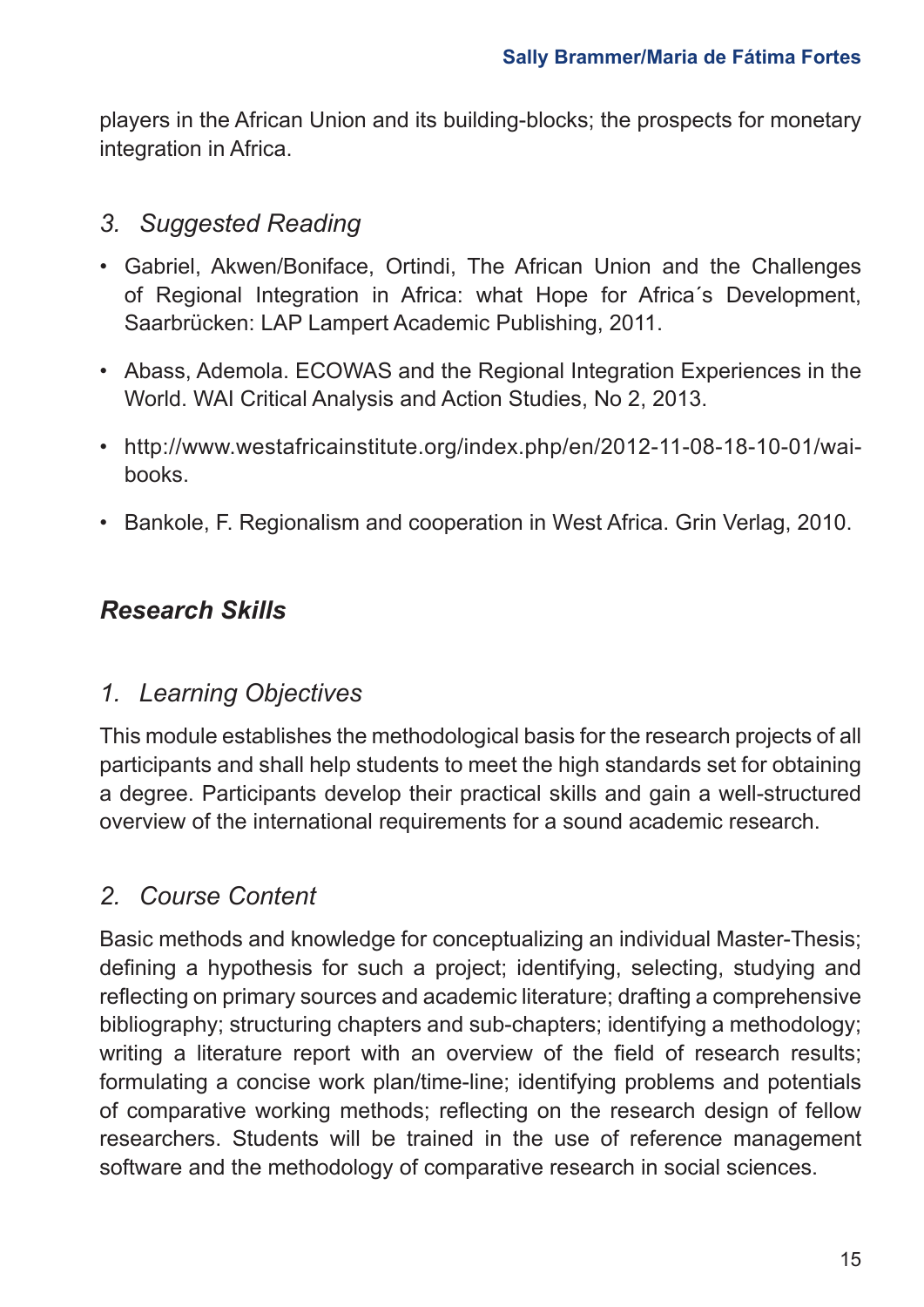#### *3. Suggested Reading*

- De Lombaerde, Philippe/Van Langenhove, Luk, *Indicators of regional integration: conceptual and methodological aspects,* in: Philippe de Lombaerde (ed.), Assessment and Measurement of Regional Integration, London: Routledge, 2005.
- Bhattacherjee, Anol. *Social Science Research: Principles, Methods, and Practices*. Global Text Project, 2012.
- Blaikie, Norman. *Designing Social Research.* Polity Press, Cambridge, 2010.

### *Language Courses*

#### *1. Learning Objectives*

Students will receive intensive training in ECOWAS languages other than their native language. Students will develop their subject specific language and communication skills and build upon their current level of proficiency.

#### *2. Course Content*

This module involves improving the listening, speaking, reading and writing skills of students in the ECOWAS language of their choice. Offered at various levels.

#### *3. Suggested Reading*

- Baleyte, Jean. Kurgansky, Alexandre. Soindler, Jacques. Laroche, Christian. Dictionnaire économique et Juridique: français-anglais. L.D.G.T (5th Edition) 2000.
- Hyland, Ken. English for Academic Purposes: An Advanced Resource Book, Routledge, Oxon, 2006.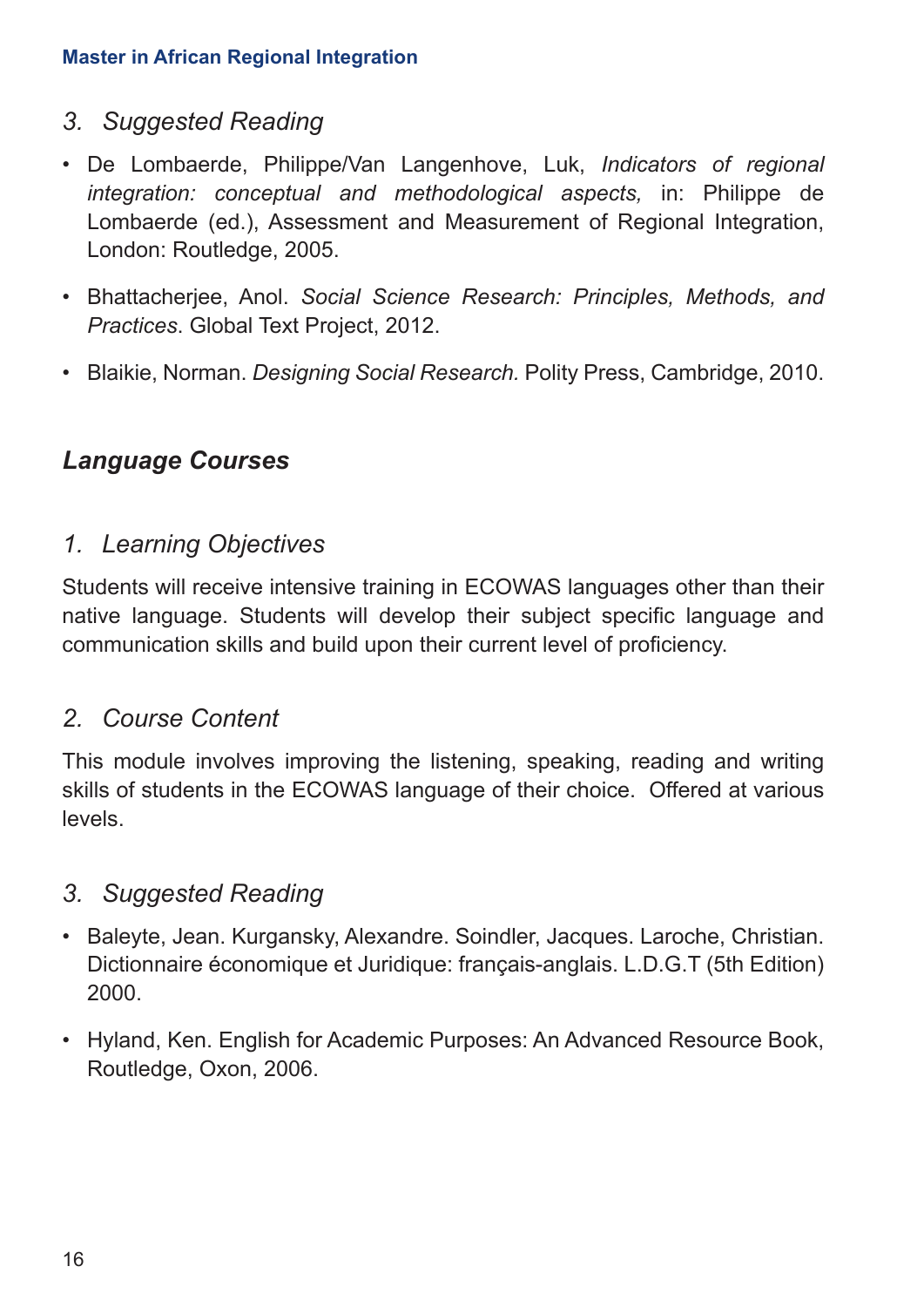• Cunha, Celso and Cintra, Lindley. Breve gramatica do português contemporâneo, Ediçoes Joao Sa da Costa, 2006.

### *Measuring Integration II: Normative and Applied Methods*

### *1. Learning Objectives*

Participants will become familiar with methods of measuring and monitoring regional integration processes. Including assessment of issues such as rule of law and human rights. Use of trans-disciplinary methods to examine the goals and aims of regional integration. Students will develop skills in the application and use of various qualitative methods for examining and measuring regional integration

### *2. Course Content*

Methods for measuring and assessing the normative aspects of regional integration applied to the African experience. Comparisons with other regions. Training in observational and experimental approaches. Provides an introduction into normative, conceptual and critical methodologies. Qualitative methods such as participant observation, in-depth interviews and focus groups. Designing and planning qualitative research.

### *3. Suggested Reading*

- De Lombaerde, Philippe. Flores, Renato. Iapadre, Lelio and Schulz, Michael. The Regional Integration Manual - Quantitative and Qualitative Methods, Routledge, 2011.
- Berg, Bruce L. and Lune, Howard. Qualitative Research Methods for the Social Sciences (8th Edition), Pearson Education Limited, 2011.
- Paillé, Pierre en Mucchielli, Alex. L'analyse qualitative en sciences humaines et sociales. Armand Colin, 2012.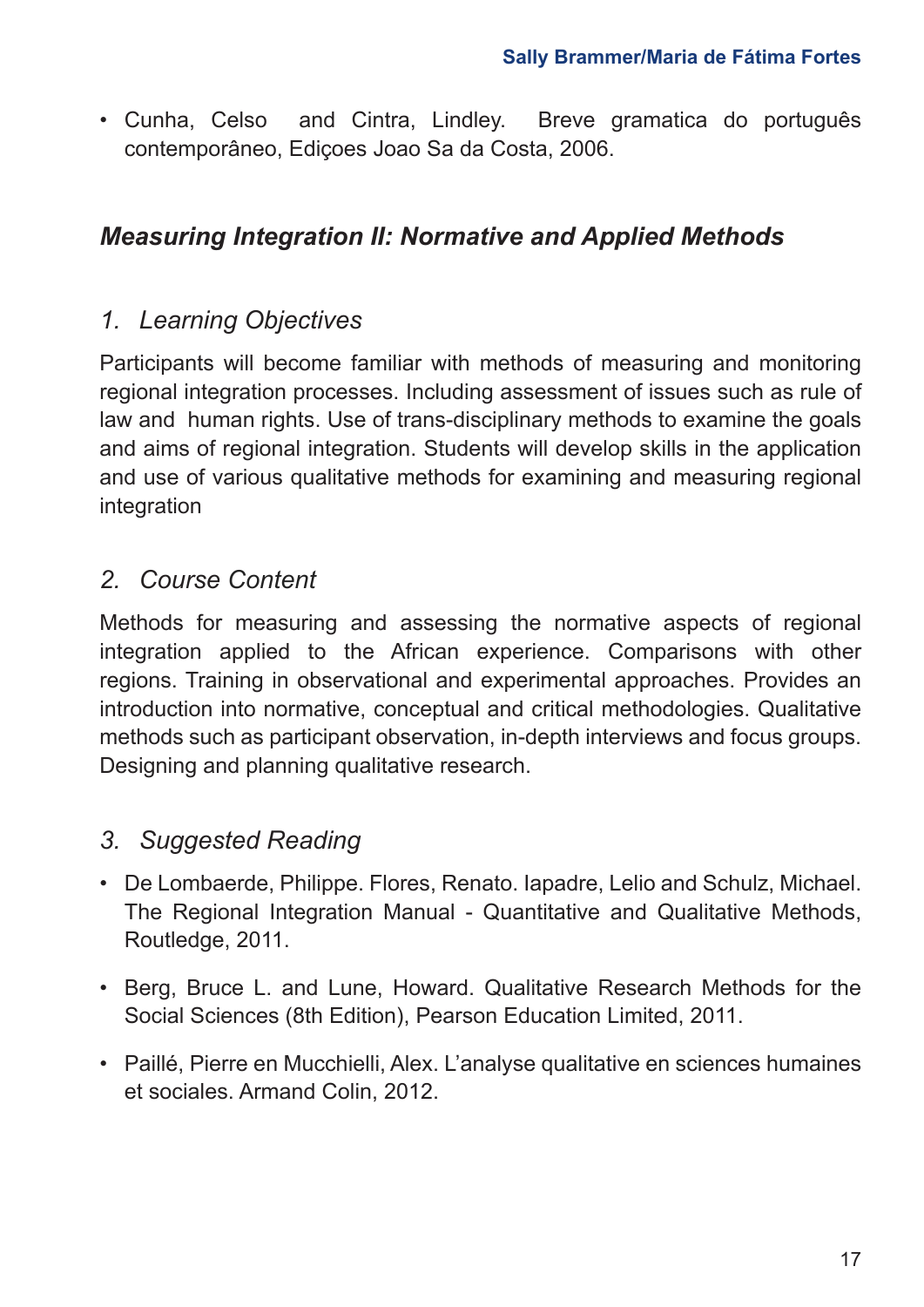## *Management of Regional Integration and Practical skills (Seminar series)*

#### *1. Learning Objectives*

Students will become familiar with the structure and management of a public sector organization and working procedures. With a special focus on the effective internal processes and practical skills required in regional integration organizations.

Participants will learn about the functioning of public sector organizations in the field of regional integration and develop practical skills and awareness.

Students develop practical skills in negotiation techniques and strategies

### *2. Course Content*

During the course of this seminar series students will be taught by professionals working in regional integration the necessary skills and opportunities and challenges of working in an international and multicultural environment. Models of internal organizational structures, strategic human resource management, marketing and fundraising, controlling, management of decision-making, micromanagement of small policy units, strategic planning, institutional development, public finance management, accountability and good governance.

Simulations and specific training will develop negotiation skills. Theoretical insights will be combined with practical experiences through the contributions of practitioners from regional integration institutions inside and outside Africa (case-studies).

### *3. Suggested Reading*

• Chanie, P. and Mihyo, P.B (eds). Thirty Years of Public Sector Reforms in Africa: Selected Country Experiences. Fountain Publishers, Kampala, 2013.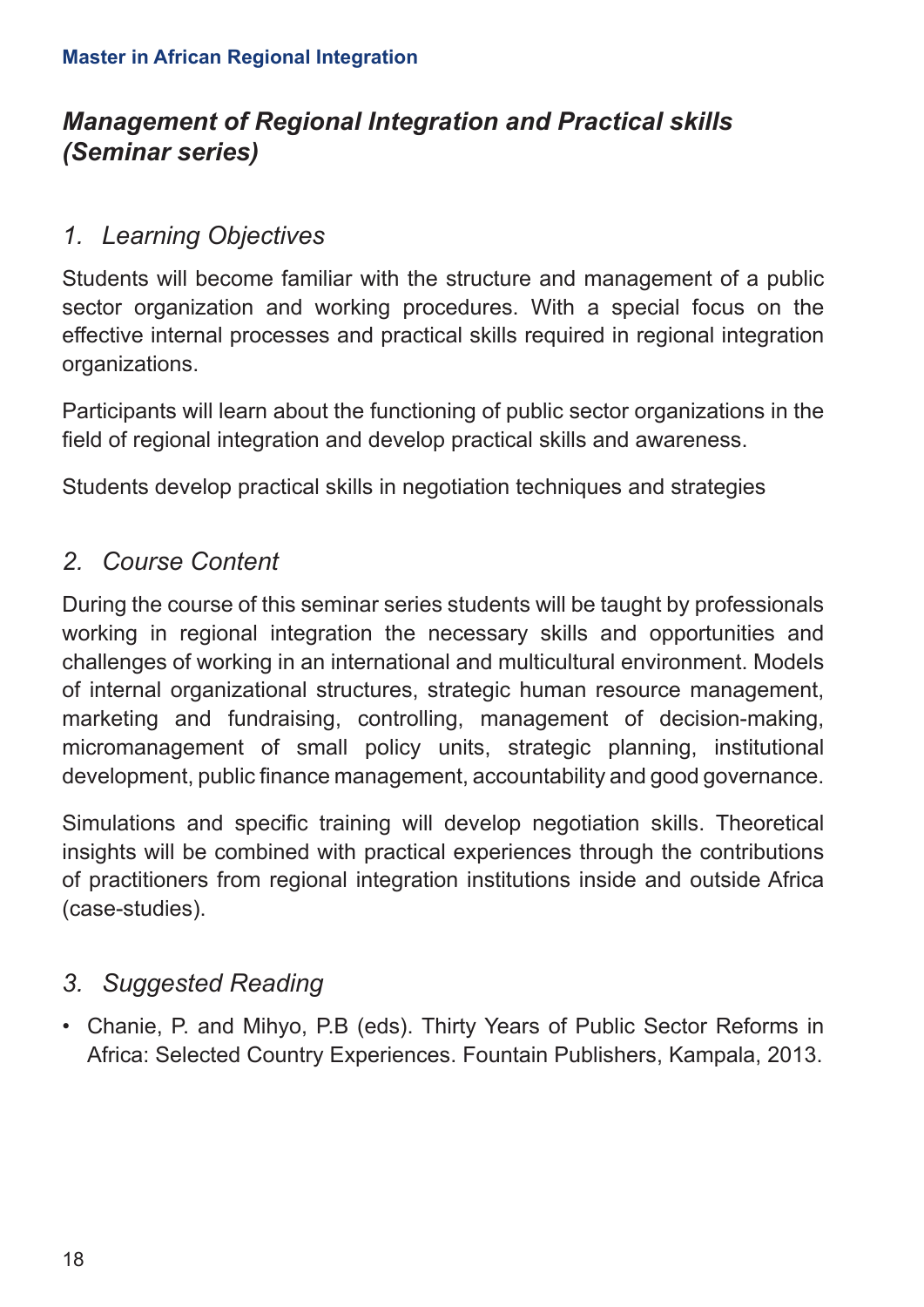- Simson, Rebecca Sharma, Natasha & Aziz, Imran. A guide to public financial management literature: For practitioners in developing countries. Overseas Development Institute, December 2011. http://www.odi.org.uk/sites/odi.org. uk/files/odi-assets/publications-opinion-files/7542.pdf
- Guilherme, Manuela. Glaser, Evelyne and Méndez García, María del Carmen. Eds. The Intercultural Dynamics of Multicultural Working. Multilingual Matters, 2010.

## *Legal Dimensions of Regional Integration*

### *1. Learning Objectives*

Participants gain an understanding of the legal and regulatory framework of African regional integration; Including a critical study of the legal frameworks of regional integration in other regions of the world. Students will be trained in understanding and analyzing legal texts and in preparing legal opinions. Consideration of primary and secondary sources of law

### *2. Course Content*

Examine and compare, in a comparative context, legal aspects of political and economic integration in various regions. Focus upon African institutional and procedural legal framework. Aspects of commercial and public law will be examined, including trade agreements, competition policy and regulation. The role of national and regional level courts and consideration of the challenges of implementation, the roles of national governments and the judiciary. Students will also examine the challenges of integrating different legal systems and implanting legal frameworks.

### *3. Suggested Reading*

• Oppong, Richard Frimpong, Legal Aspects of Economic Integration in Africa, Cambridge University Press, 2011.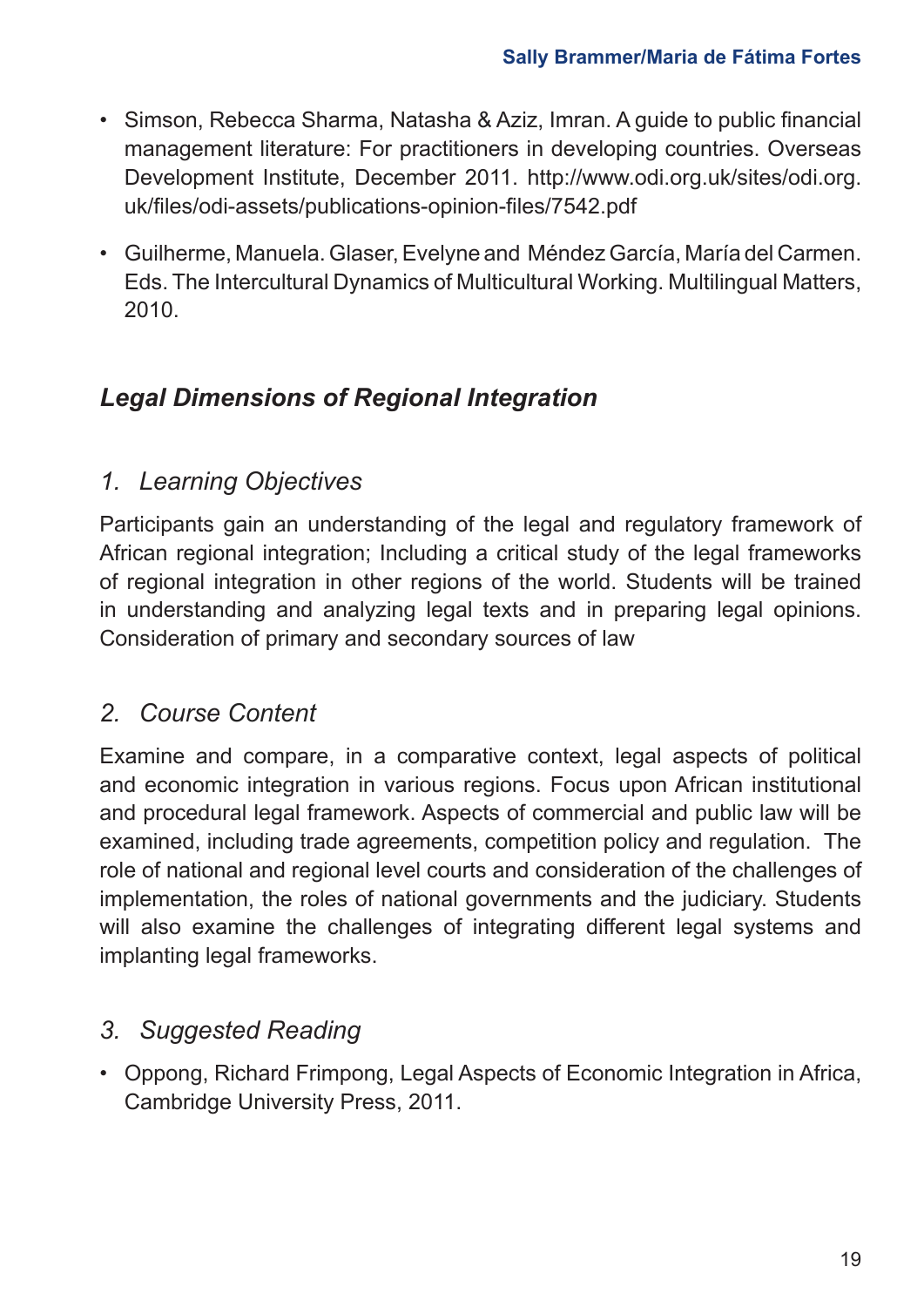- OHADA (Organisation pour l'Harmonisation en Afrique du Droit des Affaires) (ed.). Traité et actes uniformes commentés et annotés. Futuroscope Cedex: Juriscope, 2012.
- Drexl, Joseph (et al) (eds). Competition Policy and Regional Integration in Developing Countries, Edward Elgar Publishing, 2012.

### *Regional Economic Policy, Monetary Policy and Development*

### *1. Learning Objectives*

Participants shall compare developments in this sector in different regional integration schemes in order to draw conclusions for economic and monetary policy management and to distinguish and implement effective processes.

Participants shall gain deeper knowledge of economic and monetary processes on a regional level and the legal issues associated with them.

### *2. Course Content*

The legal governance and regulation framework required for crucial economic topics like the realization of a common market, the establishment of a common currency, trade and customs issues, the role of a regional competition policy, the significance of structural and regional policy etc. Furthermore special policy fields like agricultural, labor markets (formal sector), migration as an economic factor, the role of the informal sector and the impact of regional integration upon it. Regional integration and development economics and the opportunities and challenges in the context of development cooperation. Comparative examination of policies and development cooperation in regional integration projects.

#### *3. Suggested Reading*

• Seck, Diéry, Proposed Architecture for an ECOWAS Common Currency Union, WAI-ZEI Paper, No. 9, Bonn: Center for European Integration Studies, 2013. www.zei.uni-bonn.de/publikationen/wai-zei-paper und ZEF/ZEI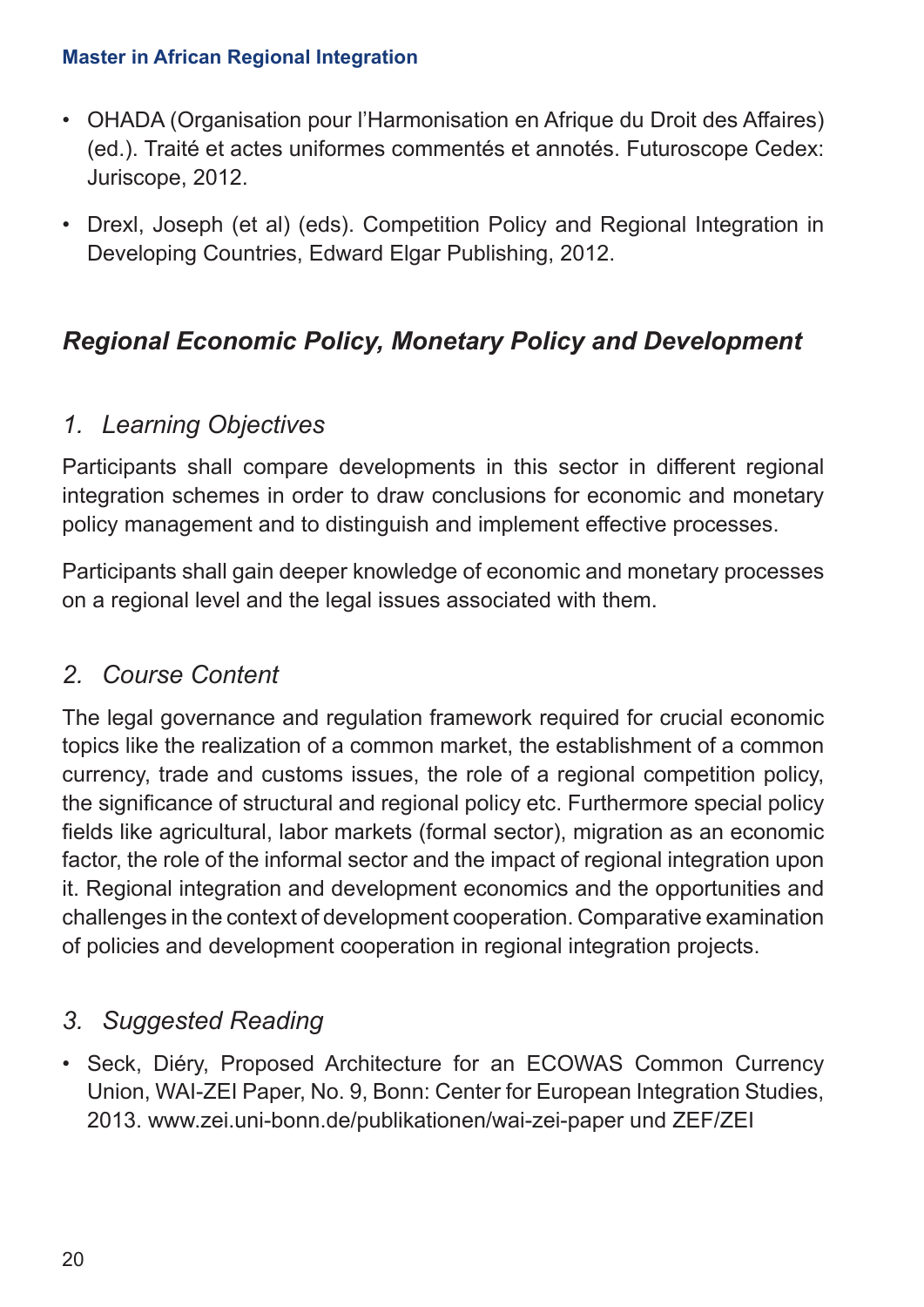- Ayuk, Elias T and Kaboré, Samuel T. Wealth through Integration: Regional Integration and Poverty-Reduction Strategies in West Africa (Insight and Innovation in International Development, Springer, 2012.
- Oshikoya, Temitope W. Monetary and Financial Integration in West Africa, Routledge, 2010.

### *Regional Security Governance and Conflict Prevention*

### *1. Learning Objectives*

Participants focus on the meaning of security in a regional context and approaches and strategies in regional security. They analyze conflicts and changing patterns of security, including the vanishing division between internal and external security. The course will discuss the broad spectrum of security related issues from military aspects and peacekeeping, to the role of the environment or energy security and specific security challenges for the ECOWAS region. The course will also discuss the tension between freedom and security at the regional level.

Participants shall strengthen their knowledge of peace and security issues in the context of regional integration along with the role of regional integration in conflict prevention.

### *2. Course Content*

Supranational problems like migration from a security perspective including border security, energy security and climate change, human trafficking and other forms of organized crime, regionalized conflict and international terrorism. The course also examines peace-building and peacekeeping, conflict prevention, monitoring, good governance and crisis management as a comprehensive approach to solution; comparative examples and case-studies are used to highlight specific regional issues including causes, consequences and prevention of conflict.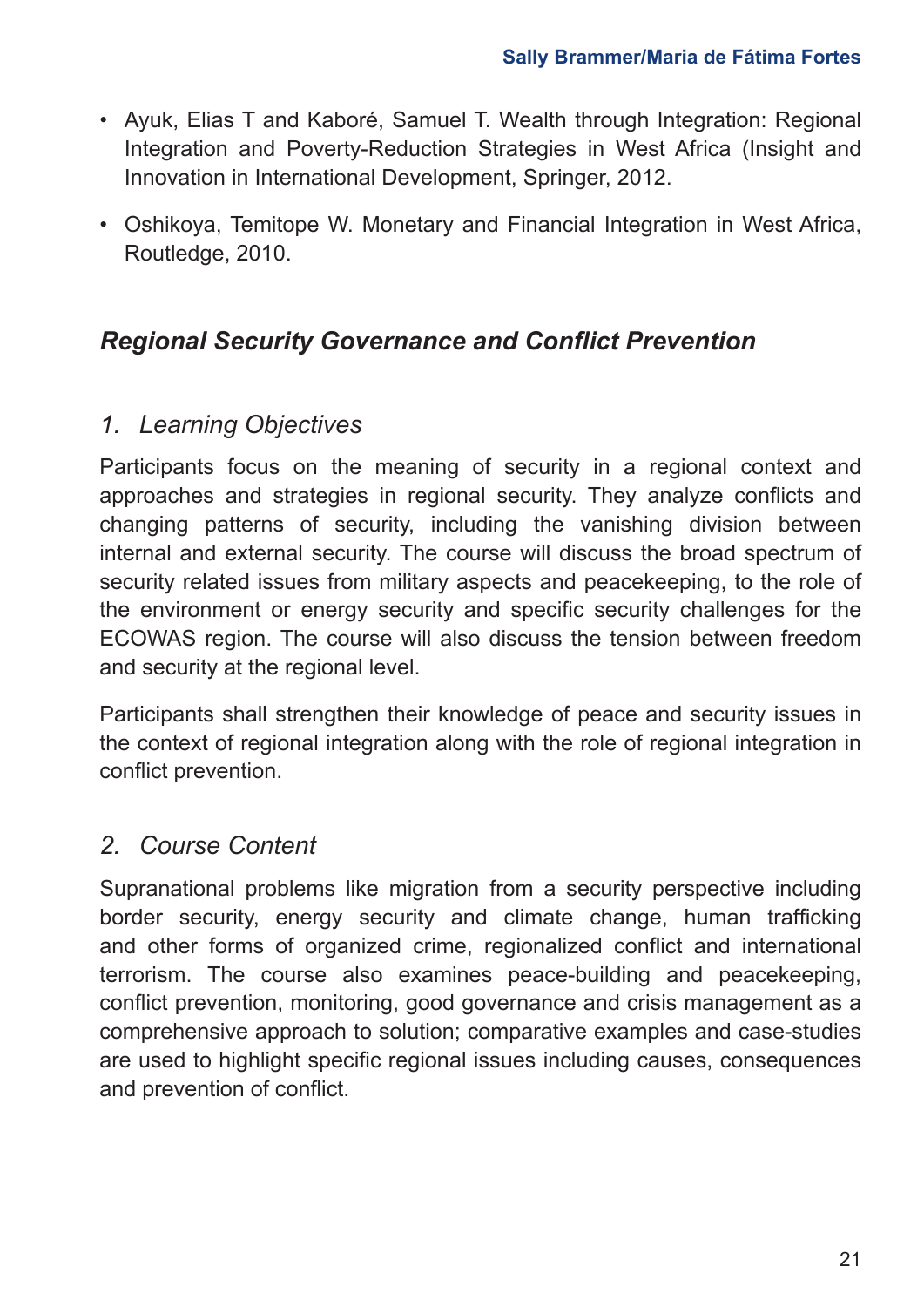#### *3. Suggested Reading*

- De Vos, Johannes Nicolaas, A Security Community in Africa: A critical Assessment of the African Union´s contribution towards the Construction of a Potential Security Community since 2002, Stellenbosch University, Faculty of Arts and Social Sciences, 2012. www.scholar.sun.ac.za/ handle/10019.1/20159.
- Francis, David J. Uniting Africa: Building Regional Security Systems, Ashgate, 2006.
- Iwilade, Akin and Uchechukwu Agbo, Johnson, ECOWAS and the Regulation of Regional Peace and Security in West Africa, in: Democracy and Security, Vol. 8, Issue 4, Oxford/New York: Routledge, 2012.

### *The Politics of Regional Integration, Policy Formulation and Multi-Level Governance*

### *1. Learning Objectives*

Participants will learn about why regional integration is taking place at all, how it is advancing and why, at times, it is failing. Driving, enabling and vetoing actors and factors will be discussed along with structural pre-conditions for and obstacles to integration, factors/actors which prevent or slow down integration schemes and the interplay of economic, legal and political factors. Students further develop their policy evaluation and analysis skills and moreover they shall consolidate their knowledge about the mechanisms of internal developments, policy formulation, decision making and policy implementation in selected regional groupings, inside and outside Africa. Against this background, essential deficits of integration and challenges to the implementation and sustaining of integration decision will be examined.

### *2. Course Content*

The process of interest formulation and representation; joint definition of shortcomings and future challenges; finding regional compromises; case-studies from selected policy fields and an examination of the impact and consequences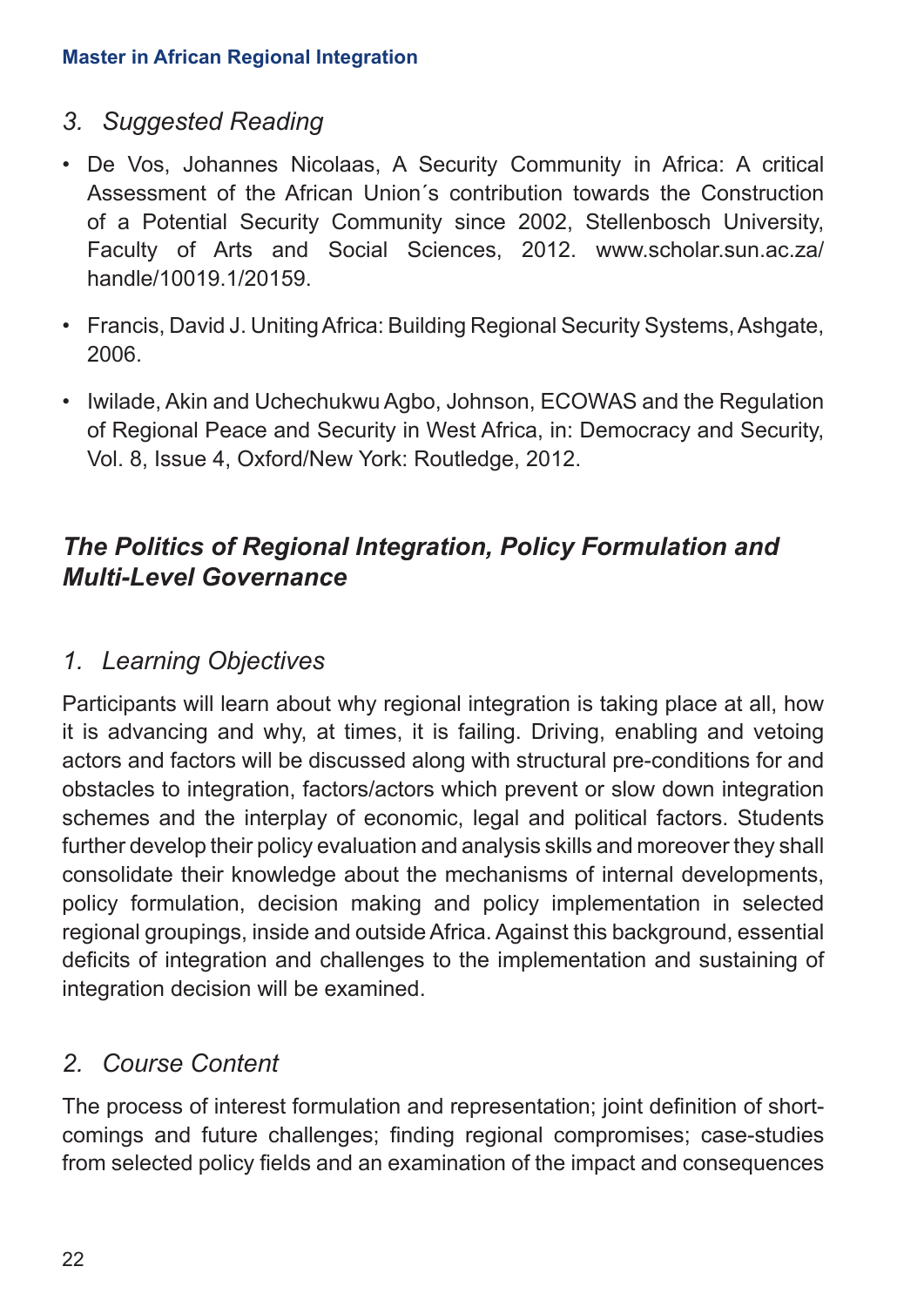of integration. Agenda-setting; prioritizing; decision-making. Conditions for and obstacles to the implementation and sustaining of, integration plans. The mechanics of multi-level governance; policy formulation, decision making and policy implementation in a comparative perspective; the role of civil society and political lobbying in regional integration, as well as the setting and changing of priorities and how policy makers at each level share or compete for responsibility. The module will emphasize case-studies and the evaluation and analysis of policies by students in order to better understand matters of varying political identities and the role of different actors on different levels in the political process.

### *3. Suggested Reading*

- Vogl, M. and W. Ouattara 2012. *Obstacles to sustainable regional integration in West Africa.* GREAT Insights, Volume 1, Issue 9. November *2012* http://www.ecdpm.org/Web\_ECDPM/Web/Content/Content.nsf/0/ FD921CD94A523CD8C1257AAD0046E809?OpenDocument#sthash. n4NlGaQH.dpuf
- Owusu, George*, Factors shaping Economic Integration and Regional Trade in West Africa, in* Sohn, Rike Oppong, Ama Konadu (eds.) *Regional Trade and Monetary Integration in West Africa and Europe. WAI-ZEI Paper, No 6, 2013.*
- Piattoni, Simona, *The Theory of Multi-Level Governance; Conceptual, Empirical and Normative Challenges*. Oxford, 2010.

### *Regional Integration and Global Governance*

### *1. Learning Objectives*

Participants will study obstacles to regional integration and try to better understand the role of political decision making inside regions and the impact on the external relations of regions. They will also focus on the role of nongovernmental actors and on relationship with other international organizations and the management of this institutional setup.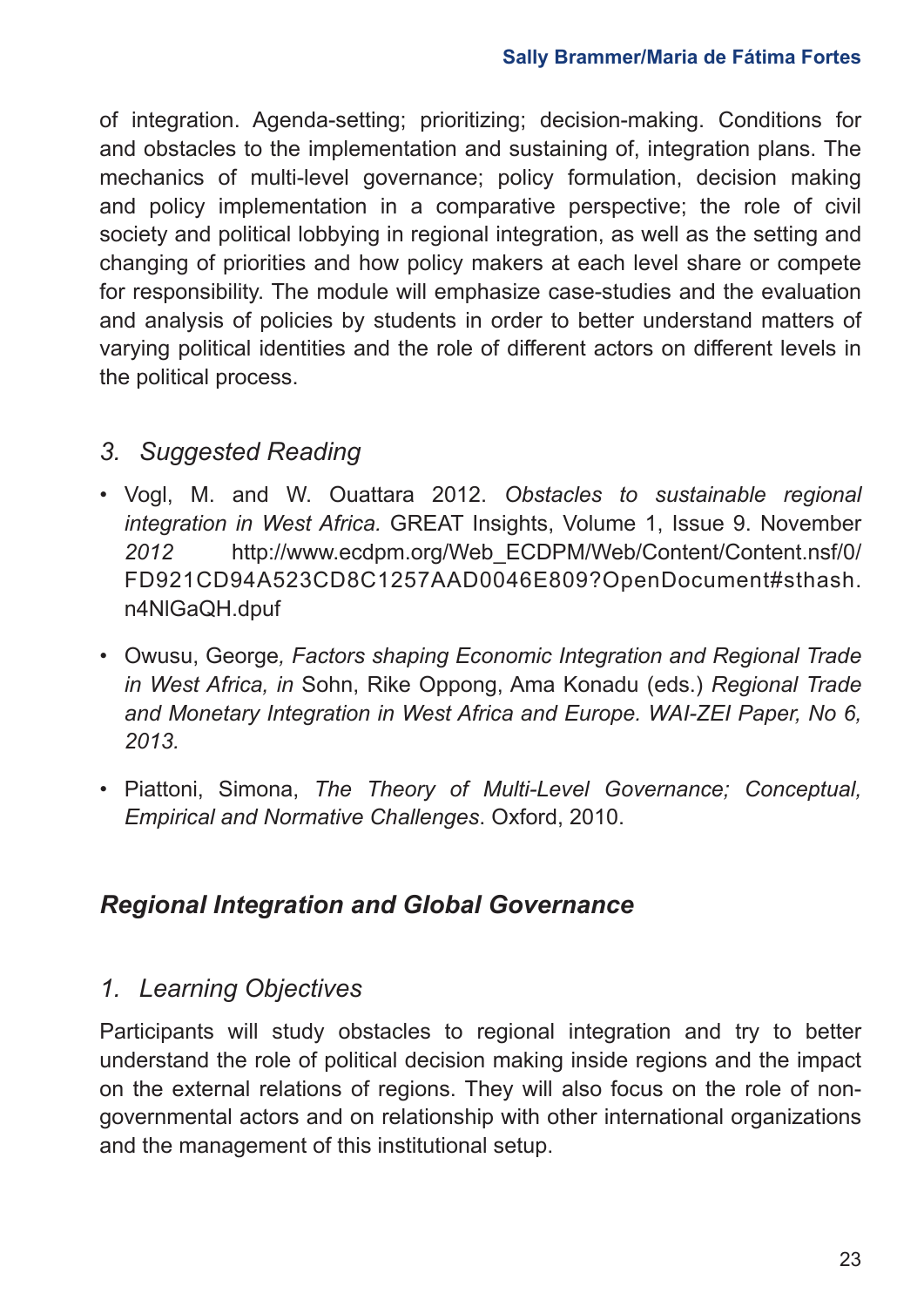Participants will increase their analytical skills regarding the consequences of a world of regional integration systems (changes in global security, global power shifts, need for new governance strategies).

### *2. Course Content*

Case studies from several regional groupings worldwide; the potential of biregional cooperation and association; experiences with the links between economic, legal and political calculations in regional integration and their influence on the structure of global governance. Interplay between regional groupings, international organizations and NGO´s. Role of internationally crucial issues (i.e. human rights, democracy and the rule of law) and their interconnection and implementation on a global and regional level. Inter-regional connections including the impact of foreign investment and connections to leadership summits and cooperation.

Continuities and changes in various systems and the future of regional integration.

#### *3. Suggested Reading*

- Hänggi, Heiner et.al. (eds.), *Interregionalism and International Relations,* Abingdon/New York: Routledge, 2006.
- Fioramonti, Lorenzo *(Ed.) Regionalism in a Changing World* ‐ *Comparative Perspectives in the New Global Order,* Routledge, 2012.
- Van Langenhove, Luk. *Building Regions The Regionalization of the World Order,* Ashgate, 2011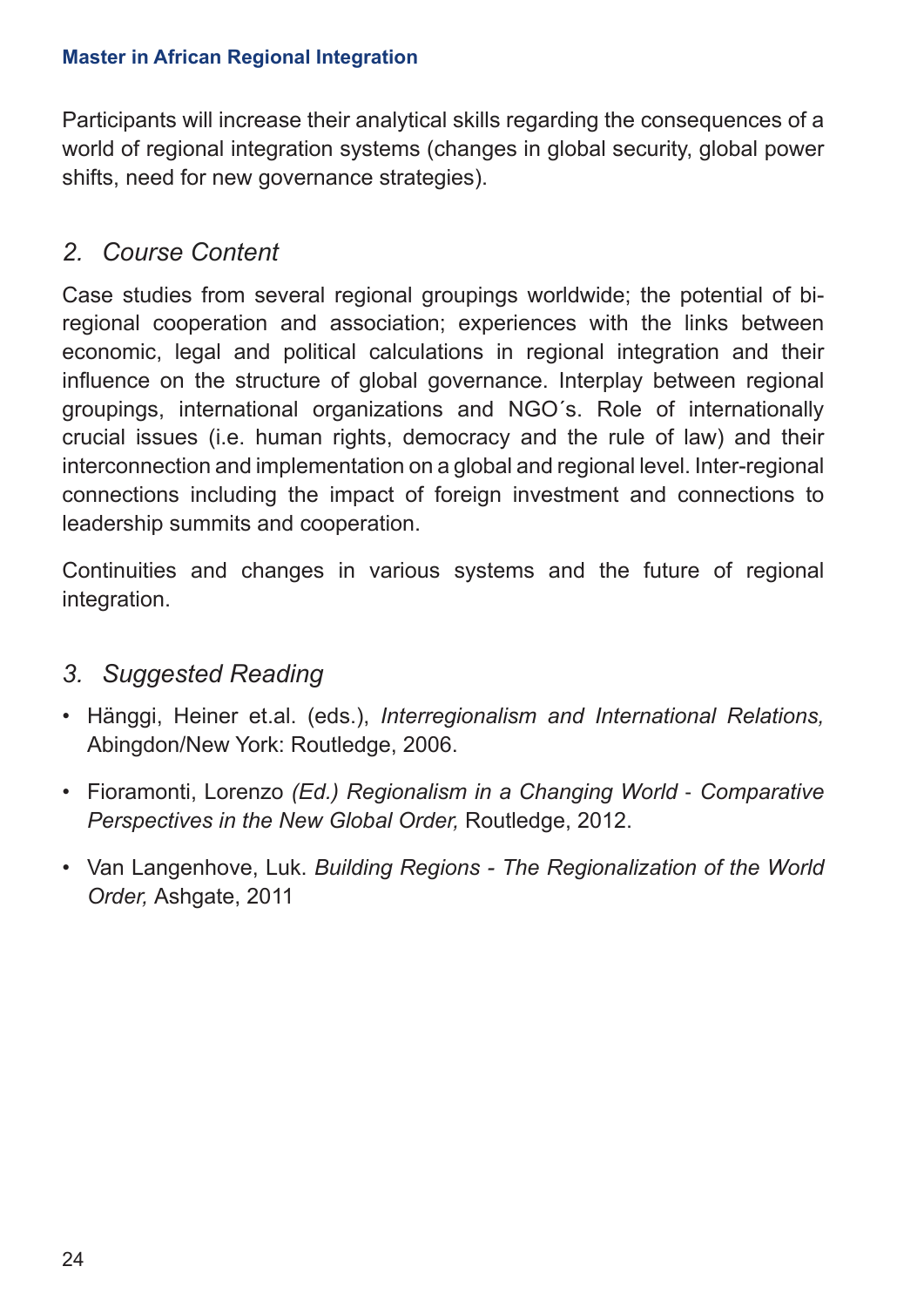### *Master Thesis and Tutorial*

#### *1. Learning Objectives*

Independent processing of a larger scientific topic within a specified period of time

Students work independently and deal scientifically with secondary literature

Students receive support in the form of weekly tutorials to ensure students have a well-developed concept and plan for their Master thesis.

Support students in defining a hypothesis for the thesis and identifying appropriate research and methodology.

#### *2. Course Content*

Depends on the topic of the master thesis.

# *V. Research*

An important outcome of the Master program is not only the highly skilled graduates but also the research and findings they generate and produce. As a part of their studies students will undertake individual research for their Master thesis on issues relating to various aspects of regional integration. Below is a list of possible thematic areas under which students may select and formulate their research questions. These research topics will be subject to further methodological discussion and refinement, in line with the specialties and research focus of lecturers and thesis supervisors.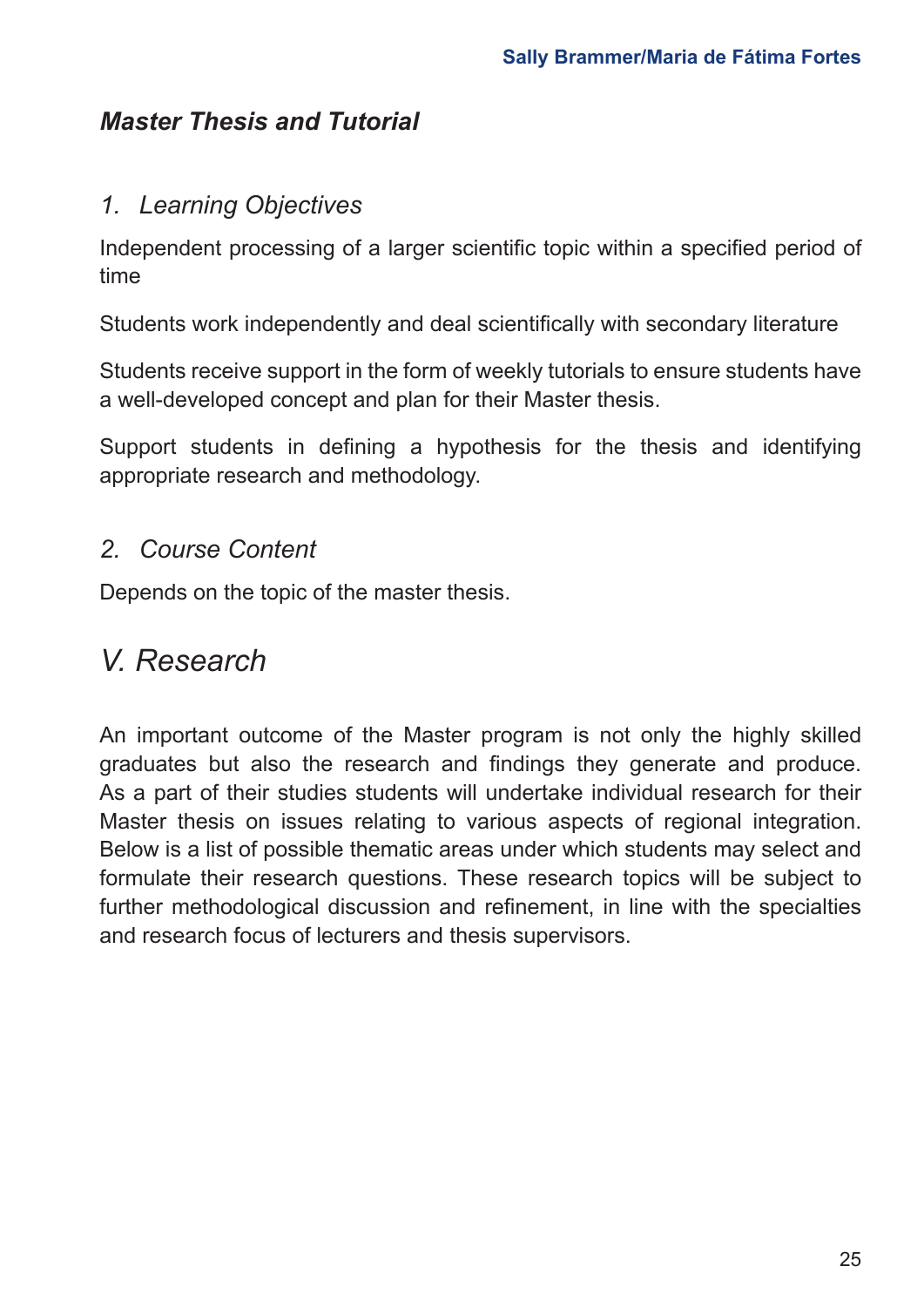- Regional Integration and Socio-Economic Development
- Regional Integration: The issue of environment and climate change
- Regional Integration: ECOWAS free movement rule and migration management
- Regional Integration and Gender Issues. How can Regional Integration promote Gender Equality?
- Regional Integration versus Decentralization?
- Regional Integration and Trans-border cooperation
- Regional Integration and free movement of capital
- Regional Integration: Health and Education Policies
- Regional Integration and Higher Education Policies
- Regional Integration and Management of Maritime Issues
- Regional Integration and the Issue of Peace and Security
- Regional Integration and Youth Unemployment: how to reverse the trend?
- Regional Integration and Cultural Identity
- Regional Integration and Citizenship

# *VI. Management Structures and Faculty*

#### *Program Management*

### *Advisory Board (Course Commission)*

The unique and innovative nature of the Master in African Regional Integration requires unique management and organizational structures, in line with existing ones at UNICV. For this reason it is recommended that an Advisory board is established in order to make decisions and advise on the development of the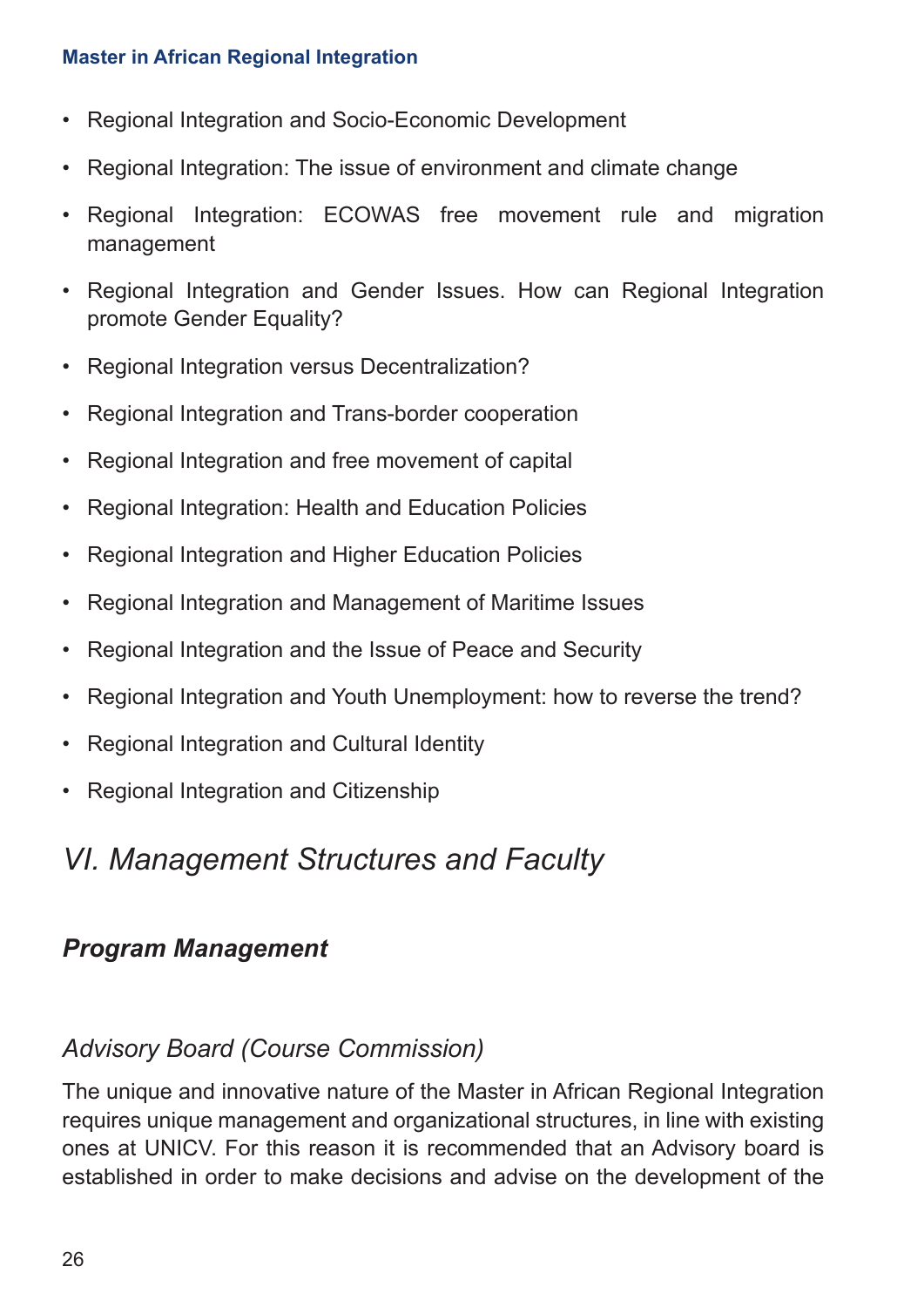program. The Chair of this advisory board would be a distinguished individual and other members would include regional leaders, UNICV leaders (including the appropriate Dean and Scientific Council president) and international partners. The establishment of such a board would follow the structures and decision making processes in line with UNICV rules, along with helping to boost the regional and global profile of the program and assist in the realization of funding partners.

## *Academic Director (Course Director)*

The course requires an academic director with expertise and knowledge in the area of African regional integration. As the academic director they will be responsible for all academic and planning elements of the program, ensuring the high standard of teaching and education received by students. This role includes but is not limited to; recruitment of faculty, distribution of faculty workloads, overseeing research lines, liaising with internal and external partners. The Academic Director will also serve as a lecturer, in a subject according to their expertise and experience, and as the coordinator of tutorials of courses taught by external and foreign lecturers.

### *Full Time Course-Coordinator*

The international orientation and nature of the proposed program requires significantly more time and support for both staff and students. In the absence of an international office at UNICV this role will need to be filled by the course coordinator. The extra support and assistance needed by international students and a 'flying faculty' requires that this is a full time position.

# *Flying Faculty*

The flying faculty concept involves renowned academics and professionals teaching subjects in intensive block periods. The extensive WAI network of fellows and experts in the field of regional integration will ensure that students receive the very best instruction by international experts in each subject. Lecturers will come to UNICV for a period of around a week, during which intensive lectures and tutorials will be held. Lecturers remain in contact with students via email and are also available for Master thesis supervision through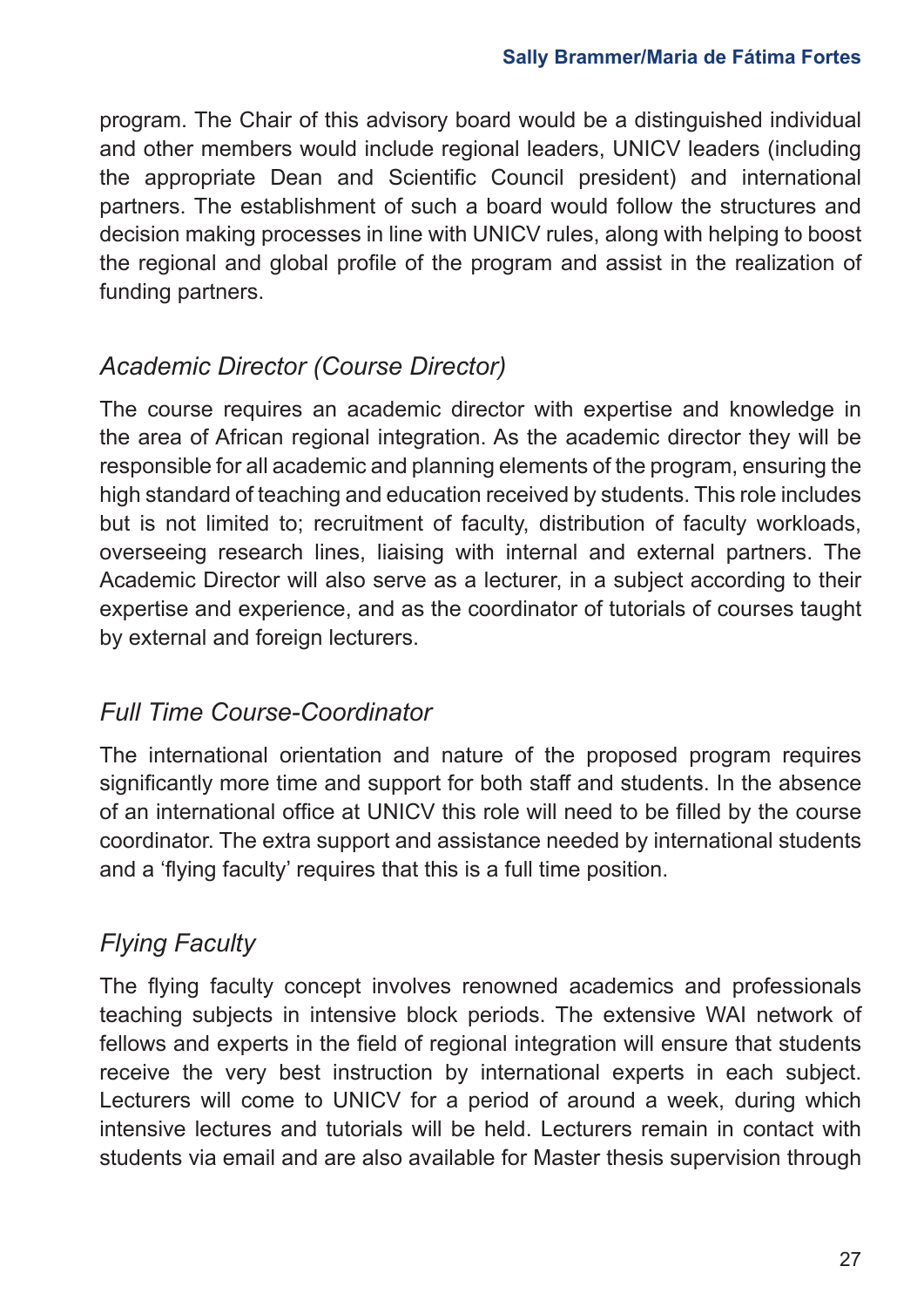email and conference calls. To ensure the high standards and quality of teaching lecturers must fulfill the following profile.

#### *Lecturer Profile:*

Candidates will have an outstanding research record in regional integration and social transformations. They will also have the vision, leadership, experience and enthusiasm to provide quality lecturing and a leading research presence. They will hold a PhD or equivalent postgraduate qualification. They will have a formal teacher qualification and at least 5 years of teaching experience in higher education.

The professorial duties include teaching and research, examining, supervision and administration. In particular, followings capacities will be asked:

- Expertise in their own subject area;
- Delivering lectures, seminars and tutorials
- Designing, preparing and developing teaching materials
- Supervising students' research activities
- Assessing students' coursework
- Excellent oral and written communication skills
- Excellent analytical skills
- Fluent in English and French or Portuguese
- Establishing collaborative links outside the university with regional institutions and civil society organizations linked with regional integration and social transformations.

#### *Internships*

Students will be encouraged and supported by the Course Coordinator and Course Director to undertake a voluntary internship to gain valuable practical experience. The internship gives students the opportunity to apply knowledge to practice, enriching classroom learning by combining academic research with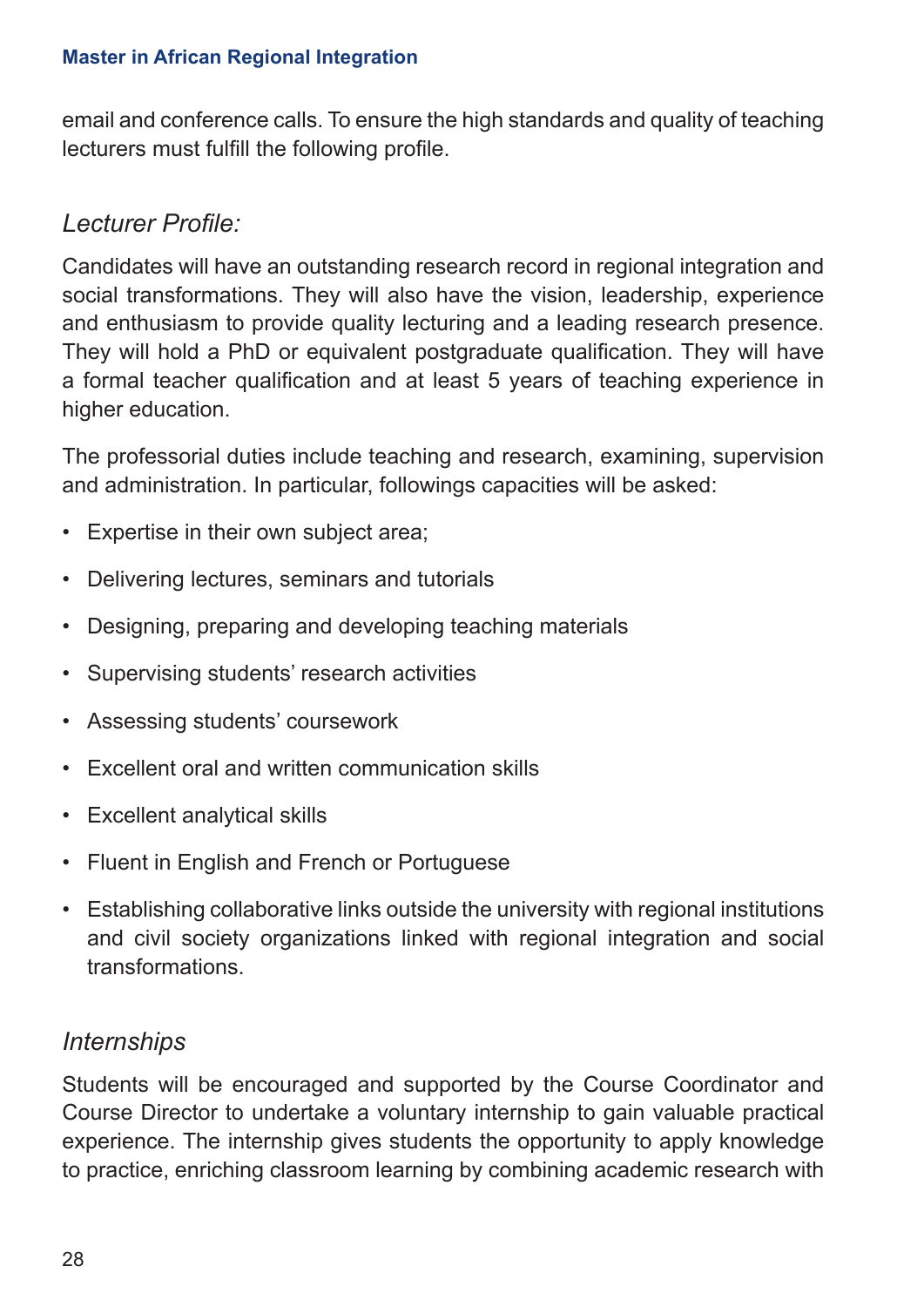practical professional experience. This could occur during the final semester as students prepare their master thesis or following the completion of their studies. Students will be provided with assistance and contacts for finding suitable internships in African regional integration institutions and other relevant organisations.

# *VII. Student Recruitment and Career Prospects*

### *Student Recruitment*

Admission Requirements

- Students must hold a bachelor's degree
- The selection jury can examine other diplomas and their equivalences for working professionals who may wish to apply
- Students must have an academic level proficiency of English. A TOEFL test will be required.

Selection criteria

- Educational background should be in a relevant subject; including political science, economics, law, international relations or similar fields to ensure that students already possess a sufficient level of background understanding. This will be subject to an overall individual assessment in order to establish if the academic areas are covered to a sufficient extent.
- Proven academic excellence above average undergraduate degree
- Very good knowledge of ICT
- Proof of excellent knowledge of English and knowledge of at least one other official ECOWAS language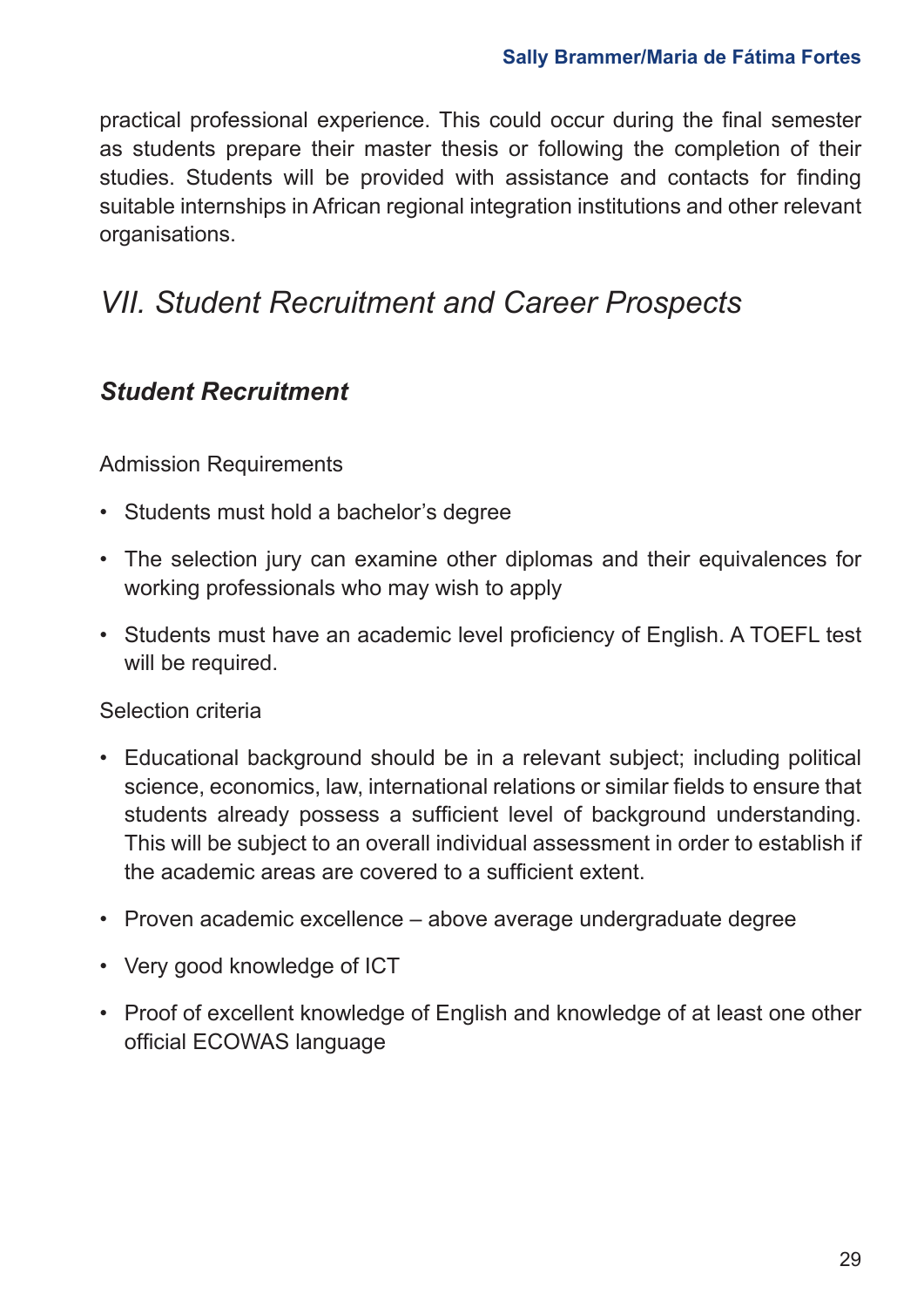#### *Career Prospects*

In an increasingly competitive job market a graduate degree alone is often no longer enough for secure employment prospects. Therefore an important consideration in the development of graduate education programs such as the Master in African Regional Integration, are the opportunities for students on completion and their employability. Employability is a combination of skills, knowledge and attributes which contribute to graduates being more likely to gain employment and be successful in their chosen career.

#### *Specialized Knowledge*

Graduates will gain specialized knowledge in the field of African Regional Integration, with a specific focus on West Africa. This knowledge and understanding of the complex yet increasingly important nature of regional integration is an important foundation for future employers. The program also develops the strategic and analytical thinking skills of students. Graduates are trained in understanding and conceptualizing theoretical perspectives and then applying them to real life scenarios and case studies. Further, the multidisciplinary nature of the course ensures that graduates have a well-developed and holistic understanding of complex global issues and are able to draw upon this knowledge in order to better deal with challenges.

#### *Professional Skills*

Graduates will be trained in applying their knowledge in a practical and meaningful way. This is developed through lecturers who are practitioners and through the examination of case studies; further professional skills such as planning; controlling and organizational structures are also included in the curriculum. Students will also develop valuable transferable skills in quantitative and qualitative analysis.

Through the practical focus of the modules graduates will have highly developed skills such as preparing reports, proposals, positions papers and presentations. Group work will also develop the problem-solving, team work and collaboration skills of graduates.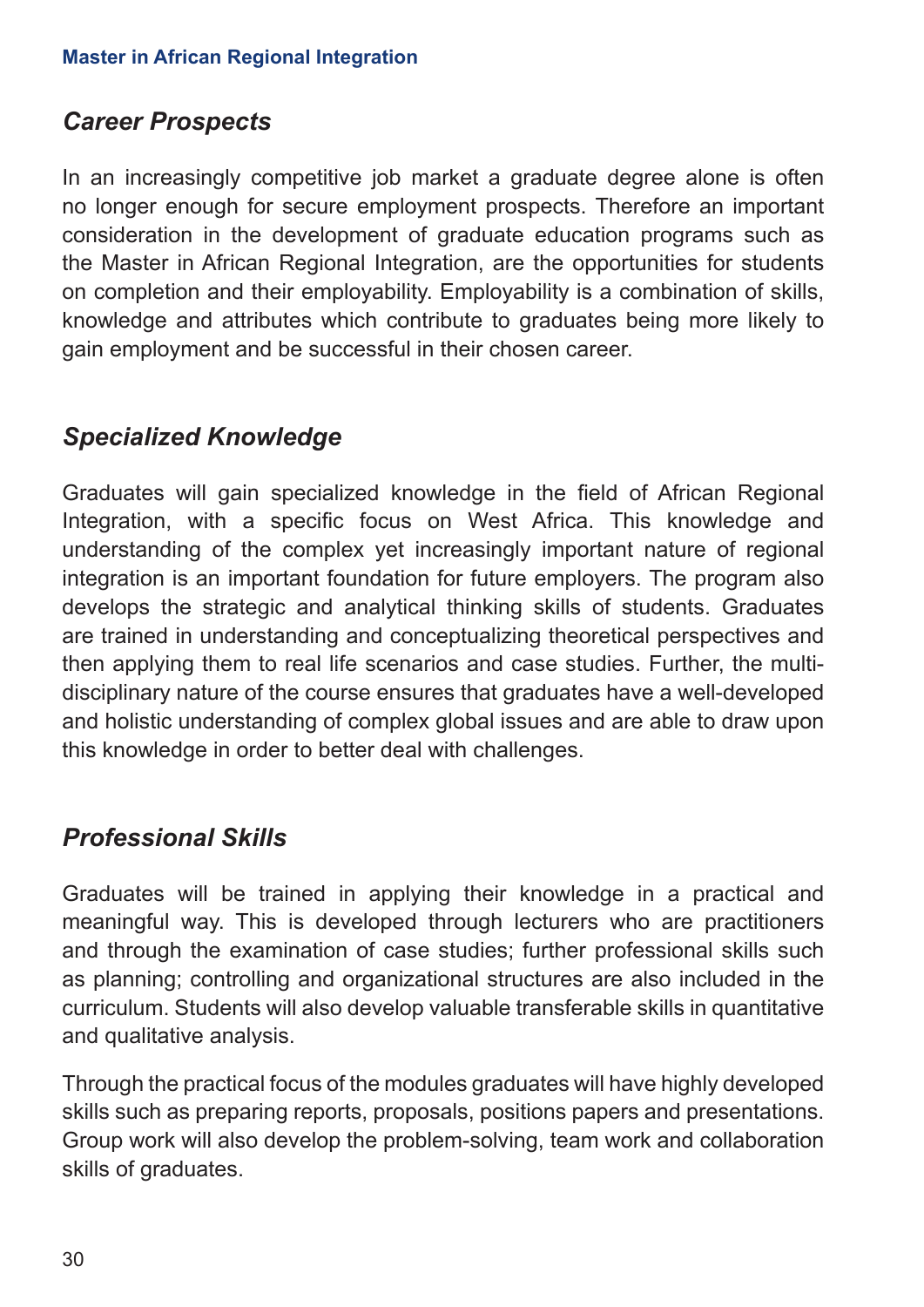### *Attributes*

The international nature and outlook of the Master will help to produce graduates who are sensitive to cultural differences and are able to work together with people of different nationalities and backgrounds. The ability to effectively communicate and be respectful of cultural differences will increase the prospects and success of graduates entering international career paths. The international 'flying faculty' will also contribute to broadening the understanding and inter-cultural skills of graduates.

The program provides graduates with expertise, skills and attributes which prepare graduates for a diverse range of career opportunities including; worldwide academic institutions, public institutions and regional integration institutions, national administrations, media, private sector actors, NGO's and policy consulting.

The program provides graduates with the foundation for a network of experts working in the field of regional integration; through classmates, alumni and teaching staff. Following graduation students returning to their home country will have established contacts with individuals across the region and potentially around the world.

The Master in African Regional Integration prepares graduates for a wide range of exciting and challenging career paths. On completion graduates can demonstrate to future employers not only their expertise and specialized knowledge but also a broad range of professional skills and attributes.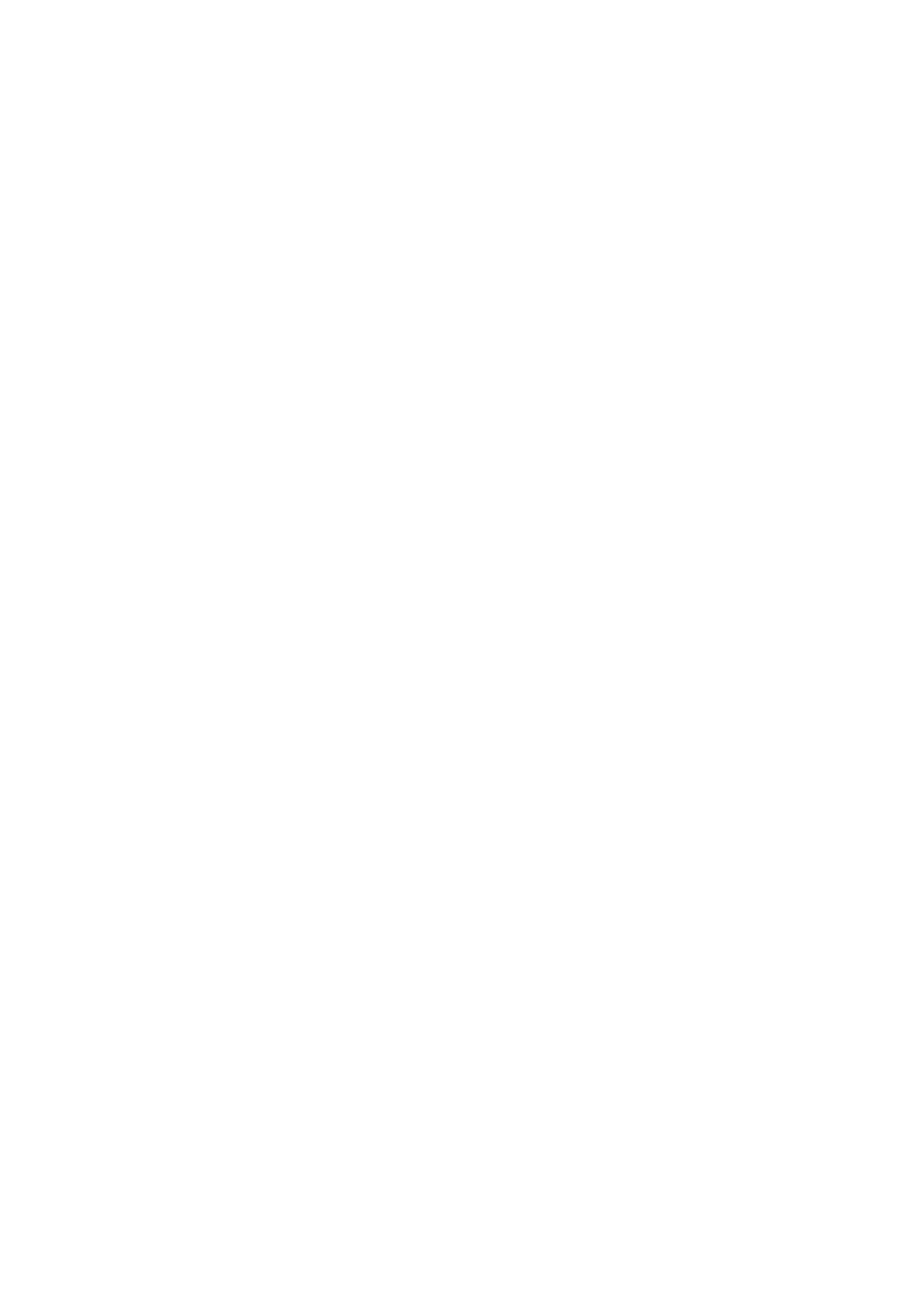The **West Africa Institute (WAI)** is a research center offering research, capacity-development and social dialogue on regional integration in West Africa. WAI is promoted by the Economic Community of West African States (ECOWAS), the West African Economic and Monetary Union (WAEMU), ECOBANK and the Government of Cape Verde. WAI is based in Praia Cape Verde.

The **Center for European Integration Studies (ZEI)** is an interdisciplinary research and further education institute at the University of Bonn.

WAI-ZEI Papers are published in the framework of the research cooperation both institutes conduct on "Sustainable regional integration in West Africa and Europe" in the years 2013-2016. They are intended to stimulate discussion about regional integration processes in West Africa and Europe from a comparative perspective and about the development of European-West African relations in the political and economic sector. Papers express the personal opinions of the authors.

#### **WAI-ZEI Paper**

#### **No. 7 2013**

Rainer Eising: Theories of Policy Formulation, Bonn/Praia, 2013.

#### **No. 8 2013**

Dirk Leuffen: European Union as a Blueprint? Nine Hypotheses on Differentiated Integration in a Comparative Perspective, Praia/ Bonn 2013.

#### **No. 9 2013**

Diery Seck: Proposed Architecture for an ECOWAS Common Currency Union, Praia/ Bonn 2013.

#### **No. 10 2013**

Ablam Benjamin Akoutou, Rike Sohn, Matthias Vogl, Daniel Yeboah: The Future of the Africa-EU Partnership: Learning to think about Opportunities, Praia/ Bonn 2013.

#### **No. 11 2014**

Charlotte King and Jon Marks. European-West African Relations in the Field of Energy – Obstacles to a Sustainable Approach. Praia/ Bonn 2014.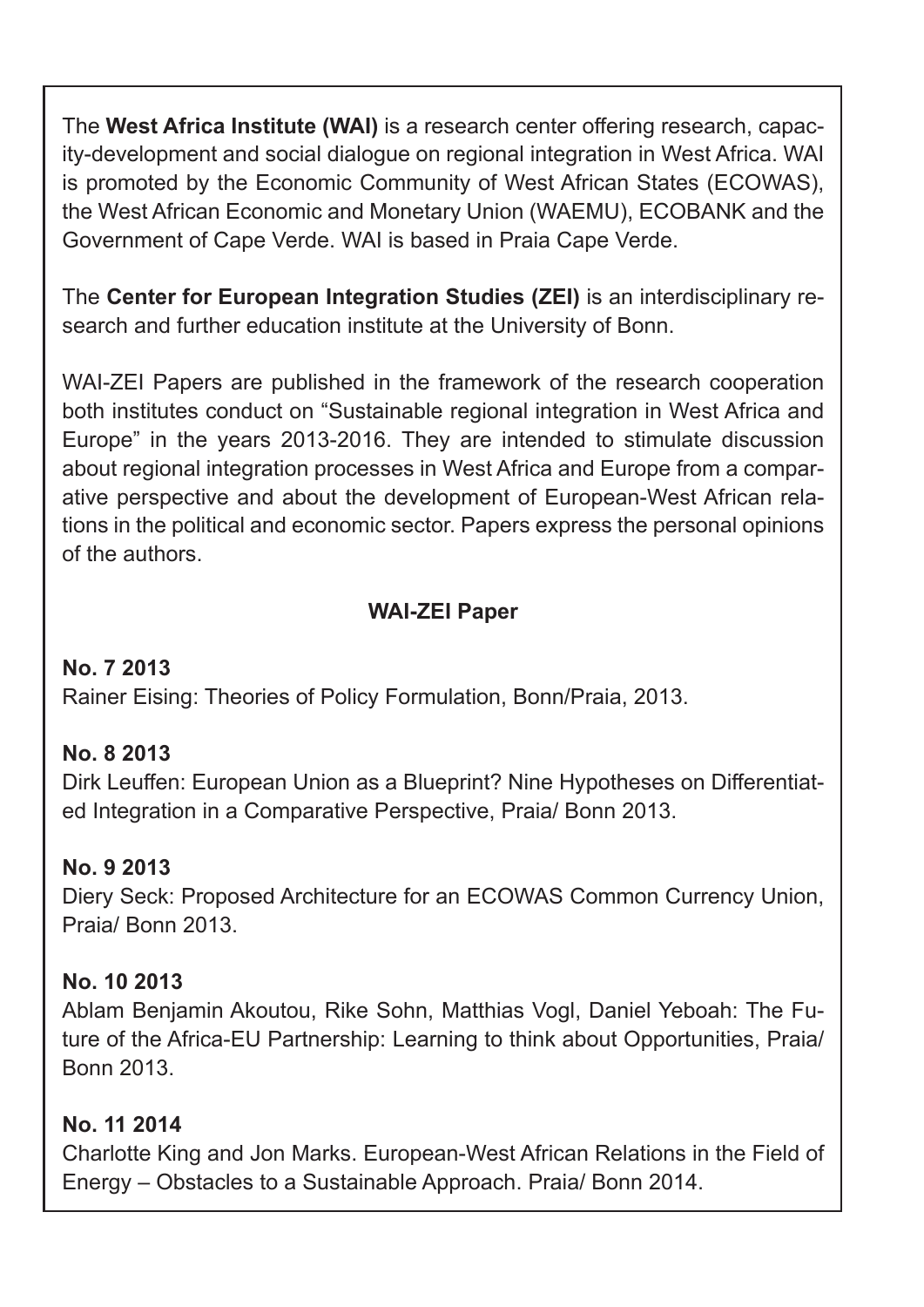#### **WAI-ZEI Paper**

#### **No. 12 2014**

Isabelle Rabaud: Measuring the costs and benefits of liberalization of trade in services: lessons for regional integration and sectoral policies. Praia/ Bonn 2014.

#### **No. 13 2014**

Jérôme Joubert: Negotiating service liberalization at regional level - The Case of West Africa / Négocier la libéralisation des services à un niveau régional - Application aux pays de l'Afrique de l'Ouest. Praia/ Bonn 2014.

#### **No. 14 2014**

Volker Nitsch: International Trade in Services - Data, Issues, Findings, and Recommendations. Praia/ Bonn 2014.

#### **No. 15 2014**

Beejaye Kokil: Cross-country Data Analysis of Services Trade – Data Availability and Harmonization in West Africa. Praia/ Bonn 2014.

#### **No. 16 2014**

Felix Fofana N´Zué: Formulating a Regional Policy for Energy and Technology /Innovation: What Role for Taxation? Praia/ Bonn 2014.

#### **No. 17 2014**

Ablam Benjamin Akoutou, Rike Sohn, Matthias Vogl, Daniel Yeboah (eds.): Understanding Regional Integration in West Africa – A Multi-Thematic and Comparative Analysis. (also in French and Portuguese). Praia/Bonn 2014.

#### **No. 18 2014**

Céline Bas: Aspects fiscaux de la formulation de la politique énergétique européenne. Praia/Bonn 2014.

#### **No. 19 2014**

Quentin de Roquefeuil: EPA negotiations are (almost, finally) over. What next?. Praia/Bonn 2014.